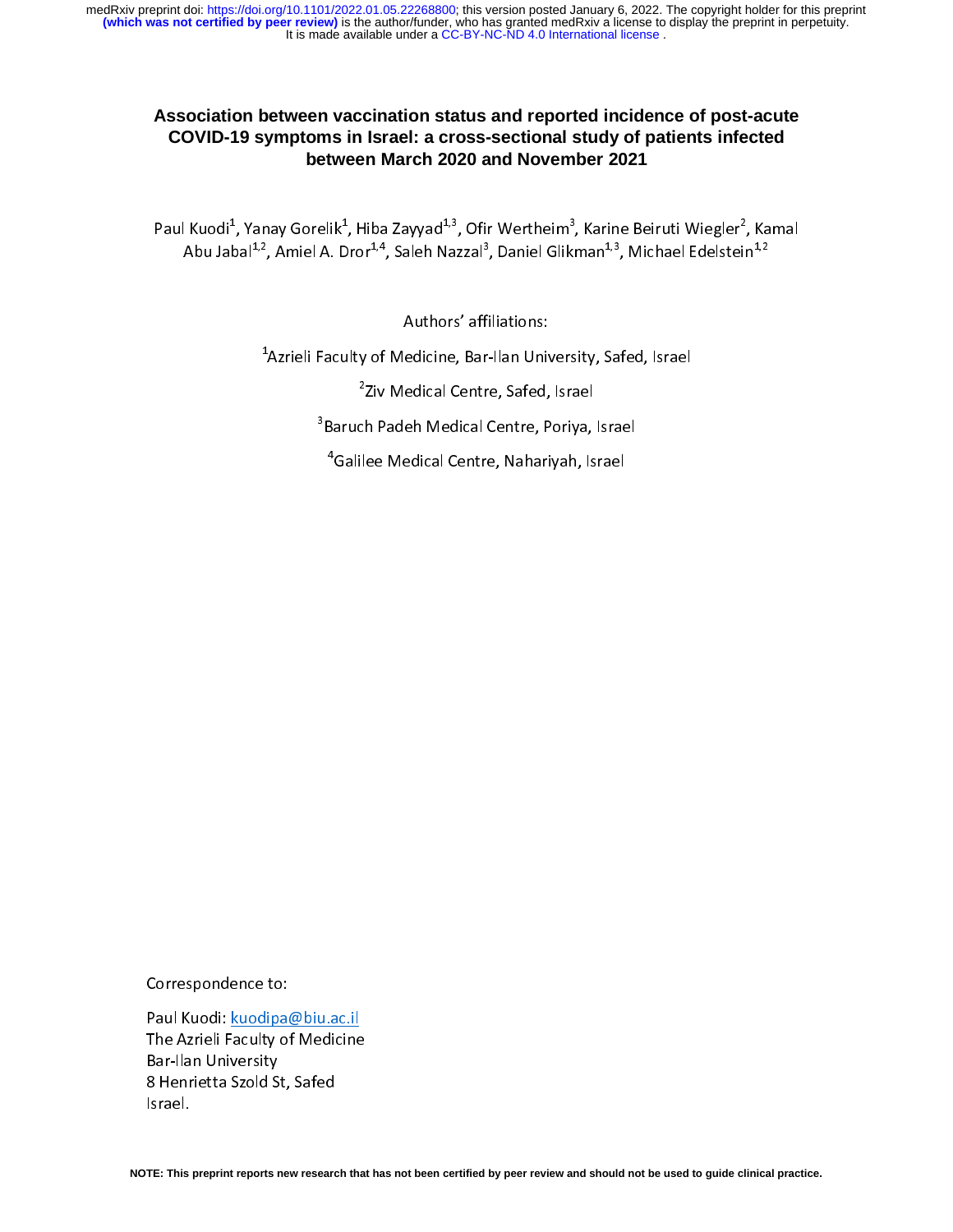## **Abstract**

 Background: Long COVID is a post-severe acute respiratory syndrome coronavirus 2 (SARS-CoV-2) infection syndrome characterised by not recovering for several weeks or months following the acute episode. The effectiveness of COVID-19 vaccines against long-term symptoms of COVID19 is not well understood. We determined whether vaccination was associated with reporting long-term symptoms post-SARS-CoV-2 infection by comparing, among individuals previously infected with SARS-CoV-2, those who were vaccinated to those who were not, in terms of self-reported long-term symptoms.

Methods: We invited individuals who were PCR tested for SARS-CoV-2 infection at participating hospitals between March 2020-June 2021 to fill an online questionnaire that included baseline demographics, details of their acute episode and information about symptoms they were currently experiencing. Using binomial regression, we compared vaccinated individuals with those unvaccinated in terms of self-reported symptoms post-acute infection.

Results: Of 951 previously infected individuals who filled the survey 637(67%) were vaccinated. The most commonly reported symptoms were; fatigue (22%), headache (20%), weakness (13%), and persistent muscle pain (10%). After adjusting for followup time and baseline symptoms, fully vaccinated (2 or more doses) individuals were less likely than unvaccinated individuals to report any of these symptoms by 64%, 54%, 57%, and 68% respectively, (Risk ratios 0.36, 0.46, 0.43, 0.32, p<0.04 in the listed sequence).

Conclusions: Vaccination with at least two doses of COVID-19 vaccine was associated with a substantial decrease in reporting the most common post-acute COVID19 symptoms. Our results suggest that, in addition to reducing the risk of acute illness, COVID-19 vaccination may have a protective effect against long COVID.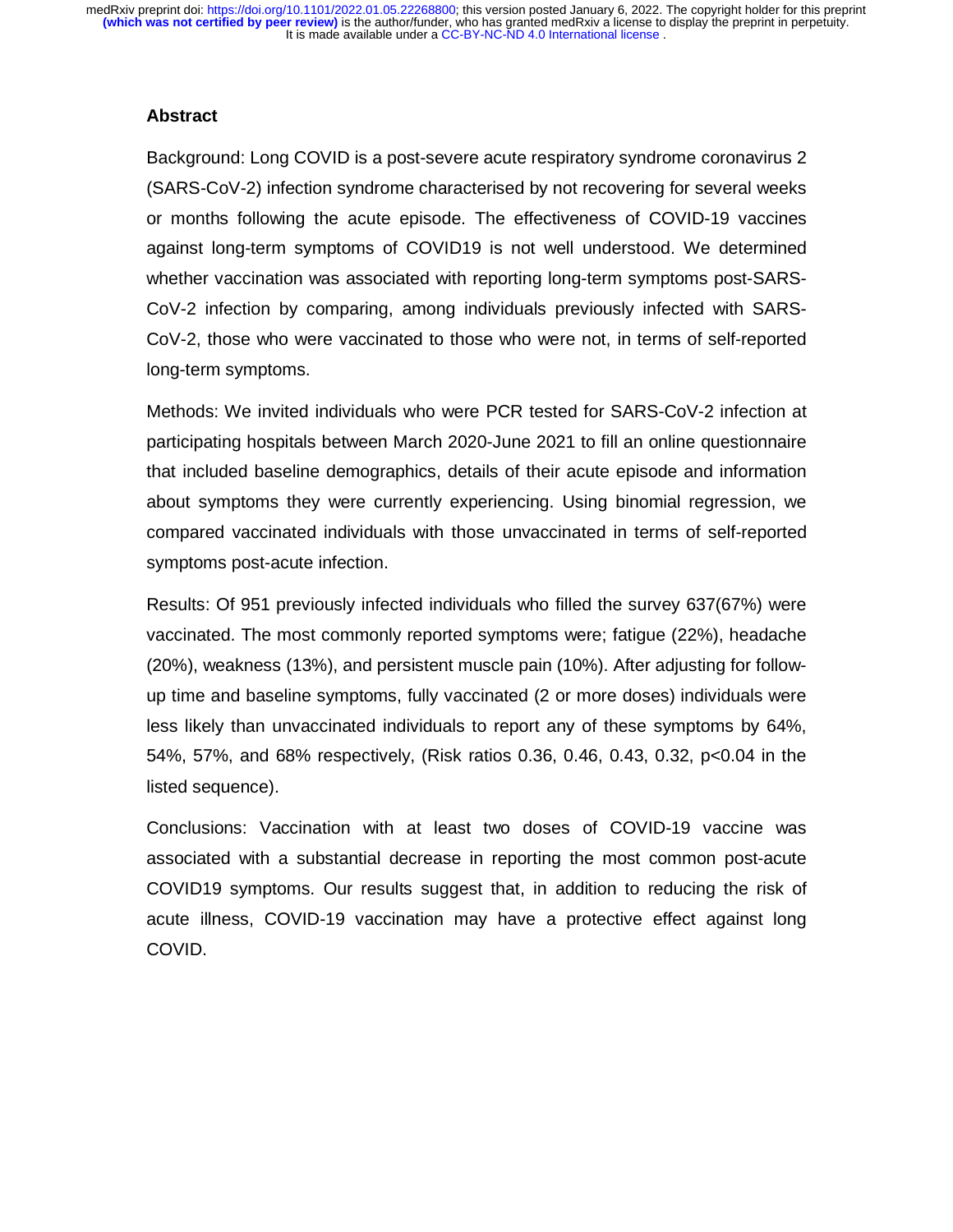#### **Introduction**

Long coronavirus disease 2019 (Long COVID), also known as post-COVID-19 syndrome, is an emerging and complex health problem that remains poorly characterised. In October 2021, the World Health Organization (WHO) defined long COVID as "A condition which occurs in individuals with a history of probable or confirmed severe acute respiratory syndrome coronavirus 2 (SARS-CoV-2) infection, usually three months from the onset of COVID-19 with symptoms that last for at least two months and cannot be explained by an alternative diagnosis. Common symptoms include fatigue, shortness of breath, and cognitive dysfunction but also others involving the musculo-skeletal, cardiac and central nervous systems, which generally have an impact on everyday functioning" [1]. Symptoms of long COVID may fluctuate or relapse over time. Patients purported to have long COVID have reported a wide range of symptoms but the most prevalent symptoms include; fatigue (approximately 58%), shortness of breath (24%), joint pain (19%), chest pain (16%) [2, 3], headache (44%), palpitations (11%), physical limitations, depression (12%) and insomnia (11%) [3, 4]. These symptoms may emerge after the initial recovery from an acute COVID-19 episode, or be persistent symptoms that do not resolve following the initial COVID-19 illness [5].

Vaccination against SARS-CoV-2 infection is one of the most important interventions deployed to mitigate the COVID-19 pandemic. As of October 2021, the WHO has listed the Pfizer/BioNTech, AstraZeneca-SK Bio, Sinopharm, Serum Institute of India, Janssen, and Moderna vaccines for emergency use under the Emergency Use Authorisation (EUA) [6]. In August 2021, the Food and Drugs Administration (FDA) approved the Pfizer/BioNTech vaccine as the first vaccine for use to prevent COVID-19 in individuals sixteen years and older [7].

The first COVID-19 vaccine campaign with a WHO-approved vaccine started in December 2020, following the authorisation of the Pfizer/BioNTech mRNA vaccine by the FDA for emergency use. By January 2022, over 58% of the world population had received at least one dose of the EUA COVID-19 vaccines, accounting for 9.2 billion COVID-19 doses [8]. Available evidence demonstrates that COVID19 vaccines are effective in preventing severe complications of COVID-19 and death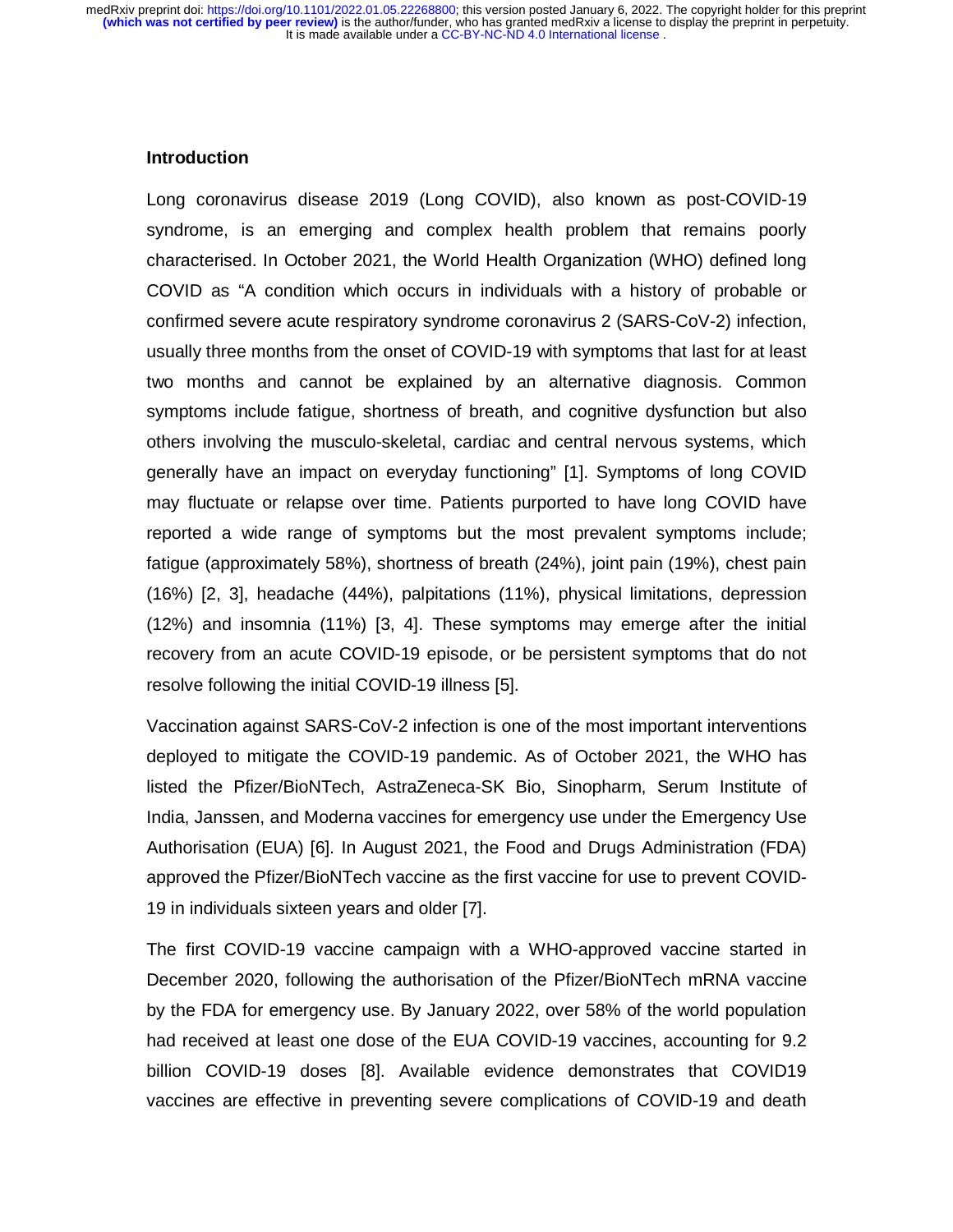[9], including in cases of infection with the Delta and Omicron variants of SARS-CoV-2 [10-12], variants that are more contagious than the ancestral SARS-CoV-2 variants [12,13]. In Israel, the COVID-19 vaccination campaign started in December 2020, and by January 2022, approximately 63.6% of the entire population had received a priming, two-dose course, mainly with the BNT162b2 mRNA vaccine [14] and 45.6% had received a third dose of COVID-19 vaccines, available in Israel from June 2021. The third dose demonstrated high effectiveness against severe outcomes in the context of waning immunity six months post-priming course [14]. During the study period, individuals previously infected with SARS-CoV-2 were eligible for a single dose of the BNT162b2 mRNA vaccine. All other individuals with no history of SARS-CoV-2 infection were eligible for a first and a second dose with eligibility for the second dose at three weeks from the date of the first dose.

Risk factors for developing long COVID have not been fully explored. So far, increasing age, pre-existing health conditions such as hypertension, obesity, psychiatric disorders, and immunosuppression have been associated with an increased risk of long COVID [15]. As the process to establish a more specific case definition of long COVID continues, little is known about the impact of COVID-19 vaccination on long COVID. A large prospective study reported an association between vaccination and lower self-reporting of symptoms beyond 28 days among SARS-CoV-2 infected individuals without reporting details on specific symptoms or duration [16]. Findings from one study (in preprint) suggests vaccination reduces the reporting of some, but not all post-acute COVID-19 sequelae 6 months post-infection [17]. Another study, albeit with a small sample and without a control group, reported a high proportion of COVID19 breakthrough infections among patients with long COVID symptoms [18]. An additional study reported that 20% of individuals infected post-vaccination developed post-COVID-19 symptoms beyond 6 weeks, however the investigators did not carry out baseline comparisons [19]. In the current study, we aimed to determine whether vaccination status was associated with reporting specific long-term symptoms post-COVID-19 infection by comparing, among individuals previously infected with SARS-CoV-2, those who were vaccinated to those who were not in terms of self-reported long-term symptoms.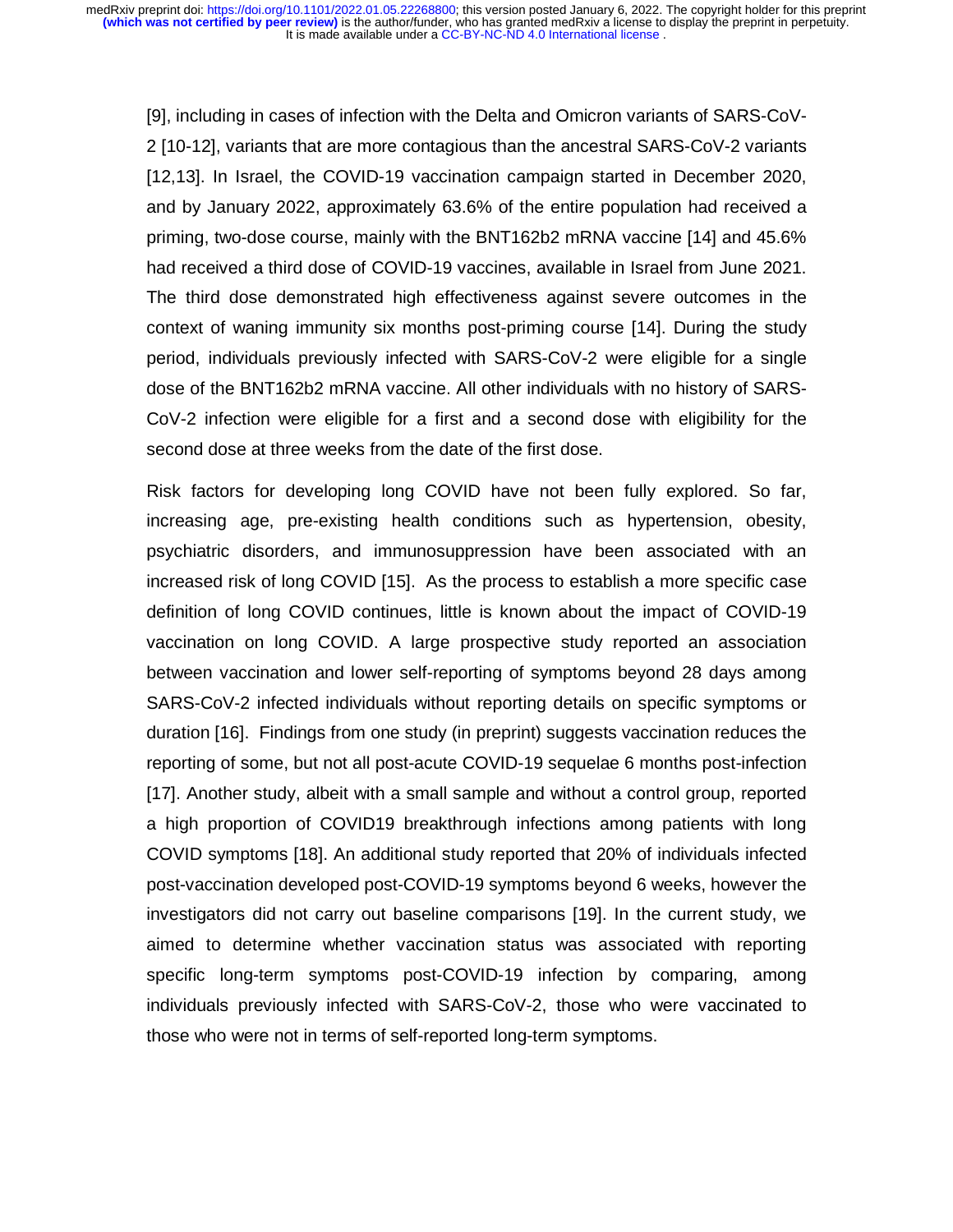#### **Methods**

#### **Study design and participants**

The current study reports results of a cross-sectional study nested in a prospective longitudinal cohort study to assess risk of and risk factors for long-term physical, mental, and psychosocial consequences of COVID-19. All individuals over the age of 18 who were tested for SARS-CoV-2 infection by reverse transcription polymerase chain reaction (RT-PCR) between 15<sup>th</sup> March 2020 and 15<sup>th</sup> June 2021 in the three major government hospitals in Northern Israel, namely Ziv Medical Centre, Padeh-Poriya Medical Centre, and Galilee Medical Centre, were eligible to join the study regardless of the test result. Using available patient telephone records, individuals were invited to participate in the study between July  $16<sup>th</sup>$  and November  $18<sup>th</sup>$  2021, through a Short Message Service (SMS) containing an invitation with a link to an online survey available in four commonly spoken languages in Israel: Hebrew, Arabic, Russian, and English. Two reminders to complete the survey were sent to non-responders. For the purposes of this study, we restricted the analysis to individuals who reported being infected with SARS-CoV-2 and diagnosed by PCR.

#### **Measurement tools**

The data collection tool was modified from the International Severe Acute Respiratory and emerging Infection Consortium (ISARIC) COVID-19 tools developed by a global follow-up working group and informed by a wide range of global stakeholders with expertise in clinical research, outbreak research, infectious disease, epidemiology, respiratory, critical care, rehabilitation, neurology, psychology, rheumatology, cardiology, oncology, and public health medicine [20]. The ISARIC questionnaire was adapted to the Israeli context. Study participants were asked to select from a list all symptoms they were currently experiencing.

#### **Data collected**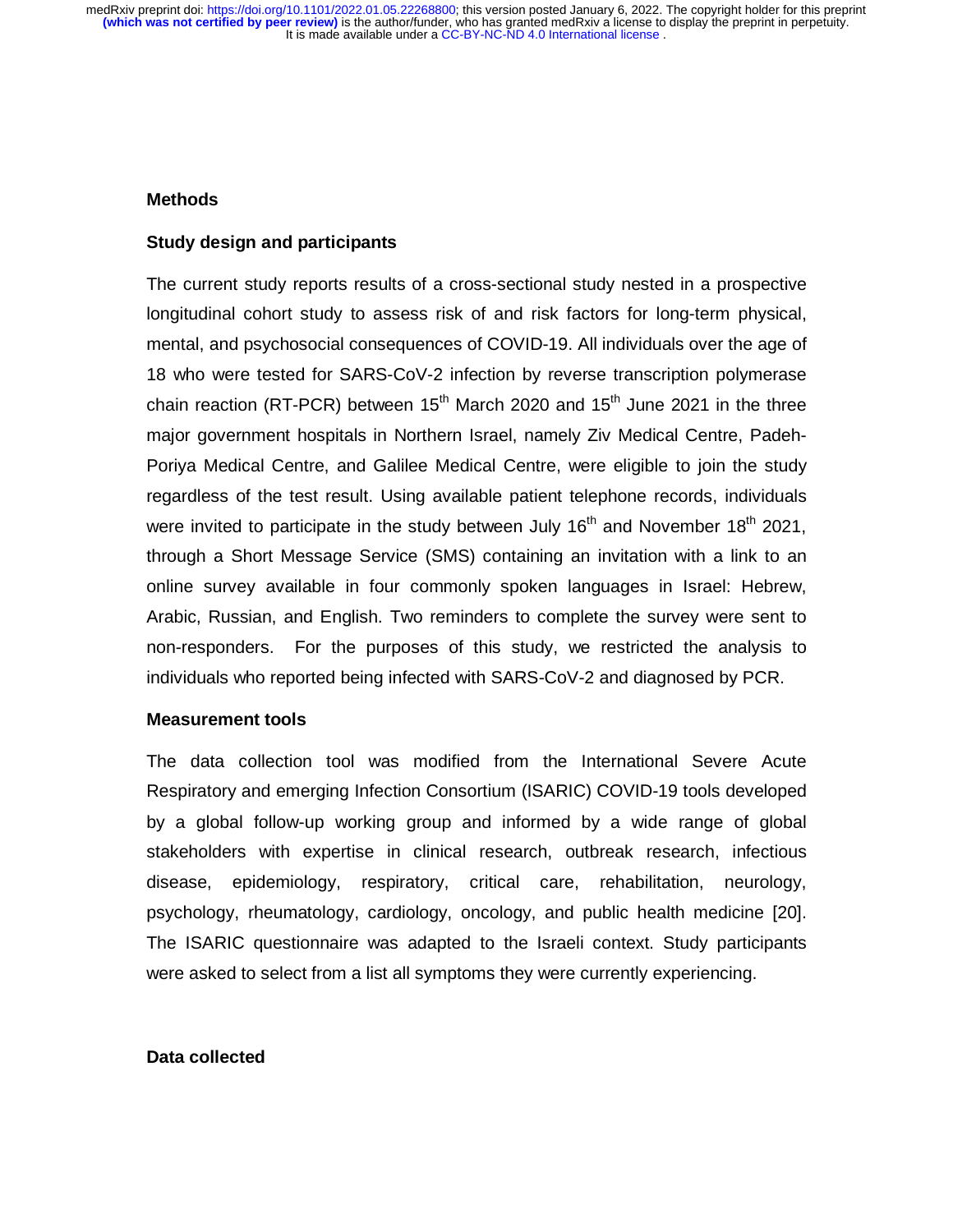The online survey included information about socio-demographic status (place of residence, age, sex, ethnicity/religious affiliation, education level and income), baseline health status: (Body mass index [BMI] and chronic conditions), information related to the clinical experience and symptoms experienced during the initial COVID-19 diagnosis, SARS-CoV-2 test results, vaccination status, number of doses, type of vaccine and date of administration. Participants were also asked to report symptoms experienced at the time of filling the questionnaire. A simplified paper version of the questionnaire can be found in Appendix 1.

#### **Outcomes**

The primary outcome in this study was the proportion, overall, and in specific age groups, of previously infected participants reporting selected health outcomes among the vaccinated compared to the unvaccinated individuals. Vaccinated individuals were infected either before or after vaccination. The complete list of symptoms can be found in Table 1.

#### **Statistical analysis**

We compared the vaccinated and unvaccinated groups' socio-demographic and health characteristics using Chi-square tests (for proportions) and Student's t-tests (for means). We also compared symptoms at presentation using Chi-square tests. Proportions of long-term symptoms and selected health outcomes were calculated for each group with the total number of participants in each group taken as the denominator. We also compared the time elapsed between the onset of COVID-19 symptoms for symptomatic patients and the date of response to the survey in the two groups (vaccinated and unvaccinated) to establish whether they had comparable durations of follow-up.

A series of binary regression models were fitted to the data for the ten most commonly reported post-COVID-19 symptoms according to vaccination status. We adjusted for the difference in follow-up time and proportion of asymptomatic patients at the time of diagnosis between the groups. In addition, to take the anticipated age differences into account, the analysis was age-stratified and differences in the length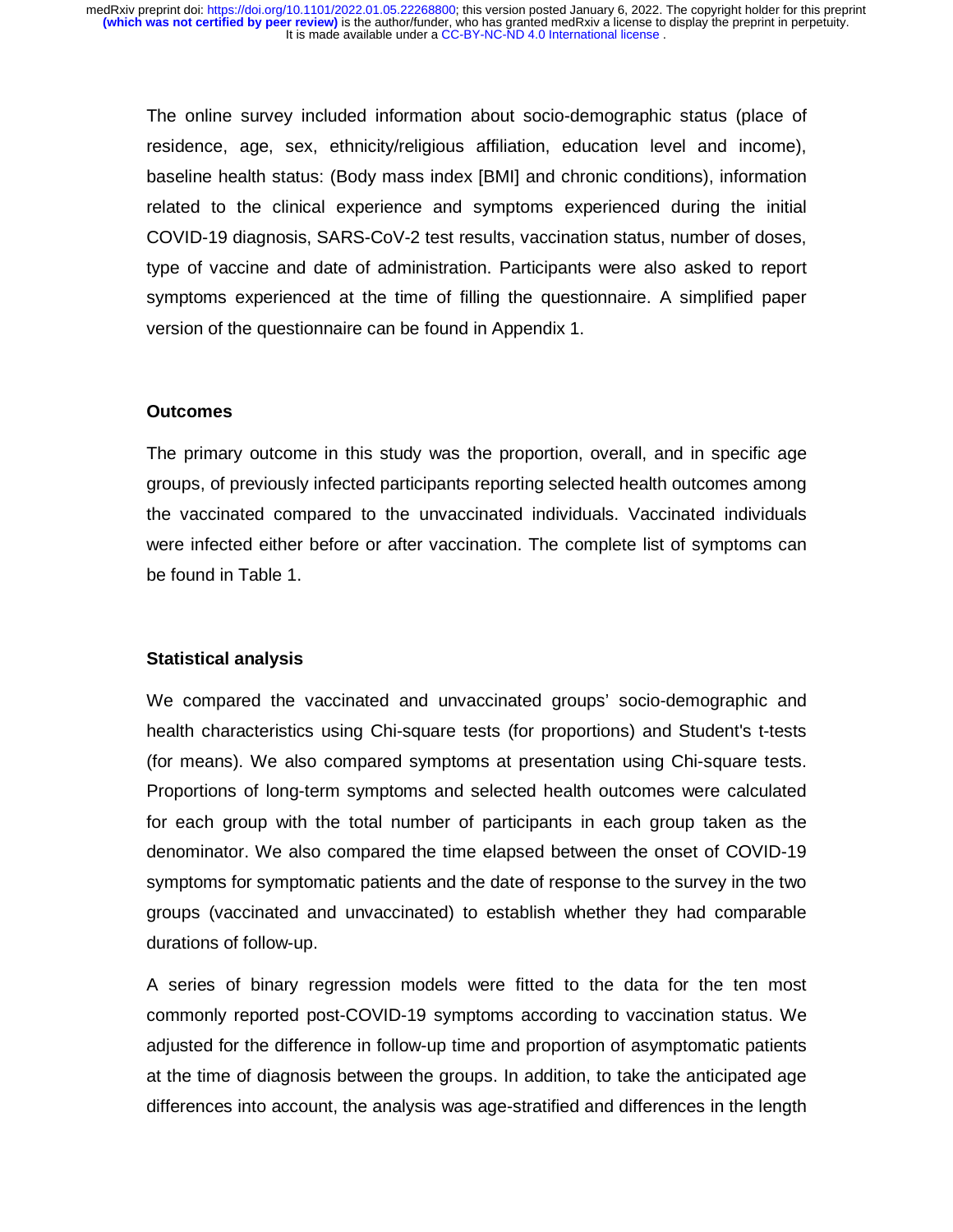of time from the beginning of symptoms to responding to the survey were adjusted for in the model. Vaccination status was recorded as either unvaccinated, partial (one dose) or complete (two or more doses). Datasets were processed using Microsoft Excel and analysed using STATA version 15.

## **Ethical considerations**

The study received ethical approvals from the Ziv Medical Centre, Padeh-Poriya Medical Centre, and Galilee Medical Centre ethical committees, reference numbers; 0007-21-ZIV, 009-21-POR, and 0018-21-NHR, respectively.

### **Role of the funding source**

No specific funding was received for this study

### **Results**

## **Characteristics of the study population**

Of 30,262 invitations to participate in the study, 2346 (7.8%) individuals responded to the survey and agreed to participate. Of these, 951 individuals reported testing positive for SARS-CoV-2 by PCR and were therefore included in the study.

Of these, 634 (67%) reported having received at least one dose of a COVID-19 vaccine. Of the vaccinated participants, 340 (53%) reported receiving a single dose and 294 (47%) reported being fully vaccinated (two or more doses of COVID-19 vaccine). Of the 951 individuals, 636 (67%) reported at least one symptom during COVID-19 diagnosis. Among the unvaccinated, 69% reported at least one symptom at COVID-19 diagnosis, vs. 57% among the fully vaccinated and 74% among the partially vaccinated, (p<0.05, Table 1). Additionally, the reported symptoms were less frequent at the time of SARS-CoV-2 PCR testing among the fully vaccinated compared to the partially vaccinated and the unvaccinated (Figure 1A).

Compared with fully and partially vaccinated individuals, unvaccinated participants were younger (52 and 44 vs. 39 years, respectively, p<0.001, Table 1), reflecting the COVID-19 vaccination patterns in the general population. Consequently, pre-existing chronic conditions were more frequently reported in the vaccinated group (p<0.05). The vaccinated and unvaccinated groups were comparable in terms of gender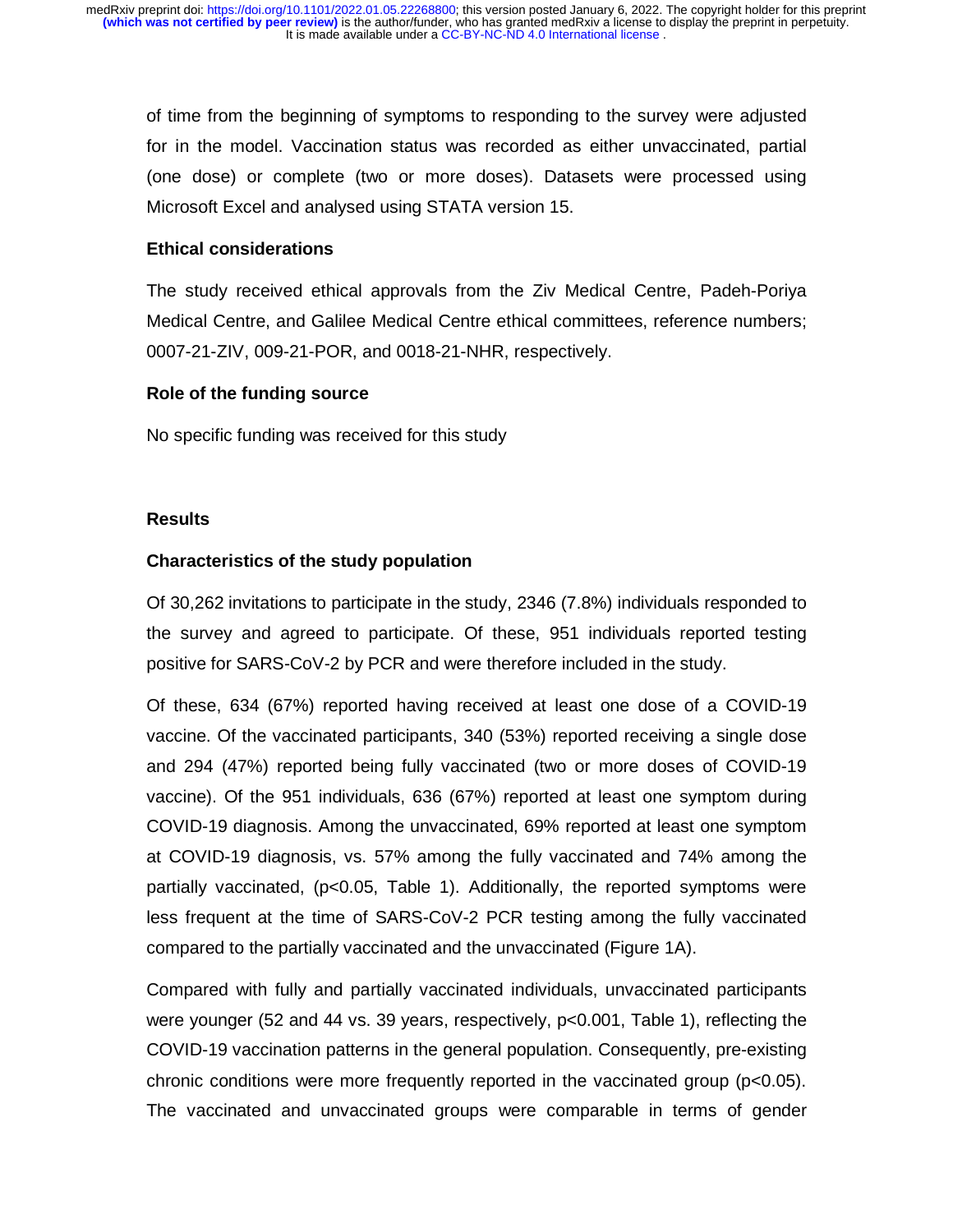distribution and socio-economic characteristics (Table 1). The median time between acute illness and reporting symptoms was longer in the unvaccinated group compared to the fully vaccinated (8 vs. 4 months, p<0.05). Out of 951 participants, 85 (9%) reported having been hospitalized with comparable proportions in the fully vaccinated, partially vaccinated and the unvaccinated  $(p=0.27,$  Table 1).

### **Post-COVID-19 symptoms among vaccinated and unvaccinated participants**

Of the 951 participants, 337 (35%) reported not fully recovering from the initial COVID-19 symptoms at follow-up. The most commonly reported symptoms at the time of follow-up were fatigue (22%), headache (20%), and weakness in arms or legs (13%) (Table 2, Figure 1B).

### **Risk of reporting post-COVID-19 symptoms according to vaccination status**

Compared with unvaccinated participants, those fully vaccinated were 36-73% less likely to report eight of the ten most commonly reported symptoms (p<0.04 for all, Table 3). After adjusting for duration of follow-up and presence of symptoms at baseline, a 54-82% reduction in reporting symptoms among those fully vaccinated for seven of the ten most commonly reported symptoms was detected (Table 3). In the unadjusted age-stratified analysis, differences in reported symptoms were primarily seen in the older age groups, in particular those aged above 60 years who were also 68% more likely to report feeling fully recovered compared with their unvaccinated peers of the same age (Table 3, p<0.004). Although the risk ratio remained high in the adjusted analysis (RR 1.7), the result was no longer significant, likely due to loss of statistical power.

## **Discussion**

Overall, full vaccination (2 or more vaccines) was associated with a substantial decrease in reporting the most common post-COVID-19 symptoms, and an increase in reporting full recovery, specifically in individuals aged above 60 years. These associations were largely not seen among individuals who received a single dose of a COVID-19 vaccine. The results are consistent with the few other available studies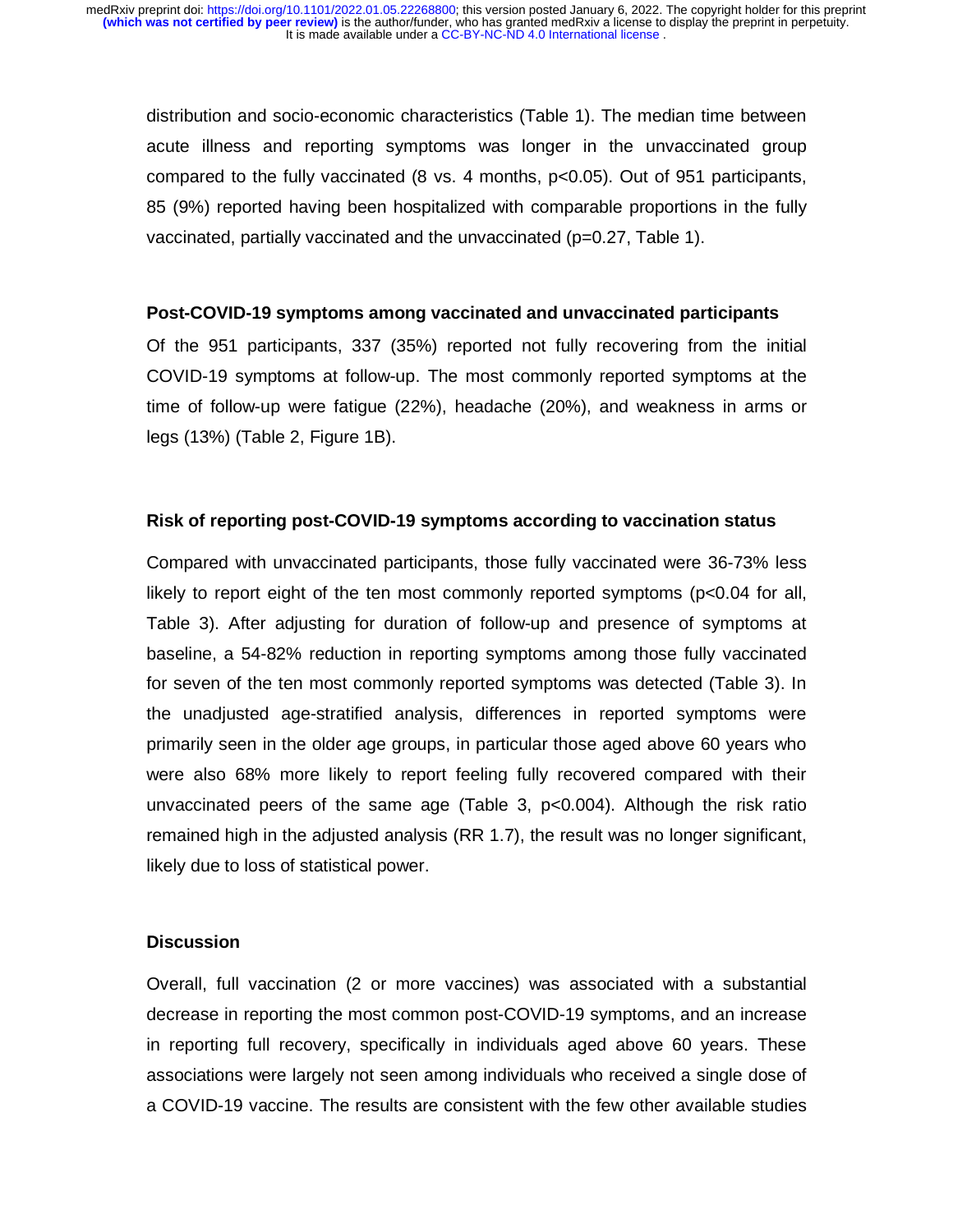on the topic [17,19,21] and bring previously unavailable nuance on the effect of vaccination on reported long-term symtpoms, both in terms of symptom specificity and time from acute infection. Approximately a third of participants in the current study continued to report post-COVID-19 symptoms, mostly fatigue, headache, and weakness. Our findings are consistent with a recently published study reporting similar proportions of post-COVID-19 symptoms [22]. An age-stratified analysis showed that the associations reported in the current study were largely confined to older age groups (above 60 years), a finding not consistent with a previous study reporting that the protective effect was confined to younger age groups [17]. Our analysis does not allow us to establish why the beneficial effect of the COVID-19 vaccine on long-term symptoms seems to be stronger in older age groups. A plausible explanation for the association found in the older individuals could be that younger individuals have more physiological reserve and are therefore able to recover on their own, which is not the case in older adults. Other studies have reported that frailty was associated with both age and worse outcomes following SARS-CoV-2 infection [23].

The unvaccinated and the vaccinated groups were comparable in sociodemographic characteristics except for age, reflecting vaccine coverage in the Israeli population [24]. As a result, some chronic conditions present at baseline were more common in the vaccinated group. However, since these conditions are more common in the older fully vaccinated group, we would anticipate even bigger differences between the vaccinated and unvaccinated group had we taken them into account in the analysis. This difference in age between the vaccinated and the unvaccinated individuals is consistent with the COVID-19 vaccination strategy implemented by the Israeli Ministry of Health, which targeted the older population during the initial stages of the COVID-19 vaccination rollout. The vaccinated and unvaccinated populations differed in terms of distribution of symptoms and proportion of asymptomatic individuals at acute COVID-19 presentation. A higher proportion of fully vaccinated group were asymptomatic at the time of diagnosis compared to the unvaccinated group, and those who were symptomatic at baseline reported less symptoms compared with those unvaccinated. These figures reflect the protection against symptomatic disease conferred by vaccines, which may also partly explain the lower proportion of reporting long-term symptoms among those vaccinated. However, the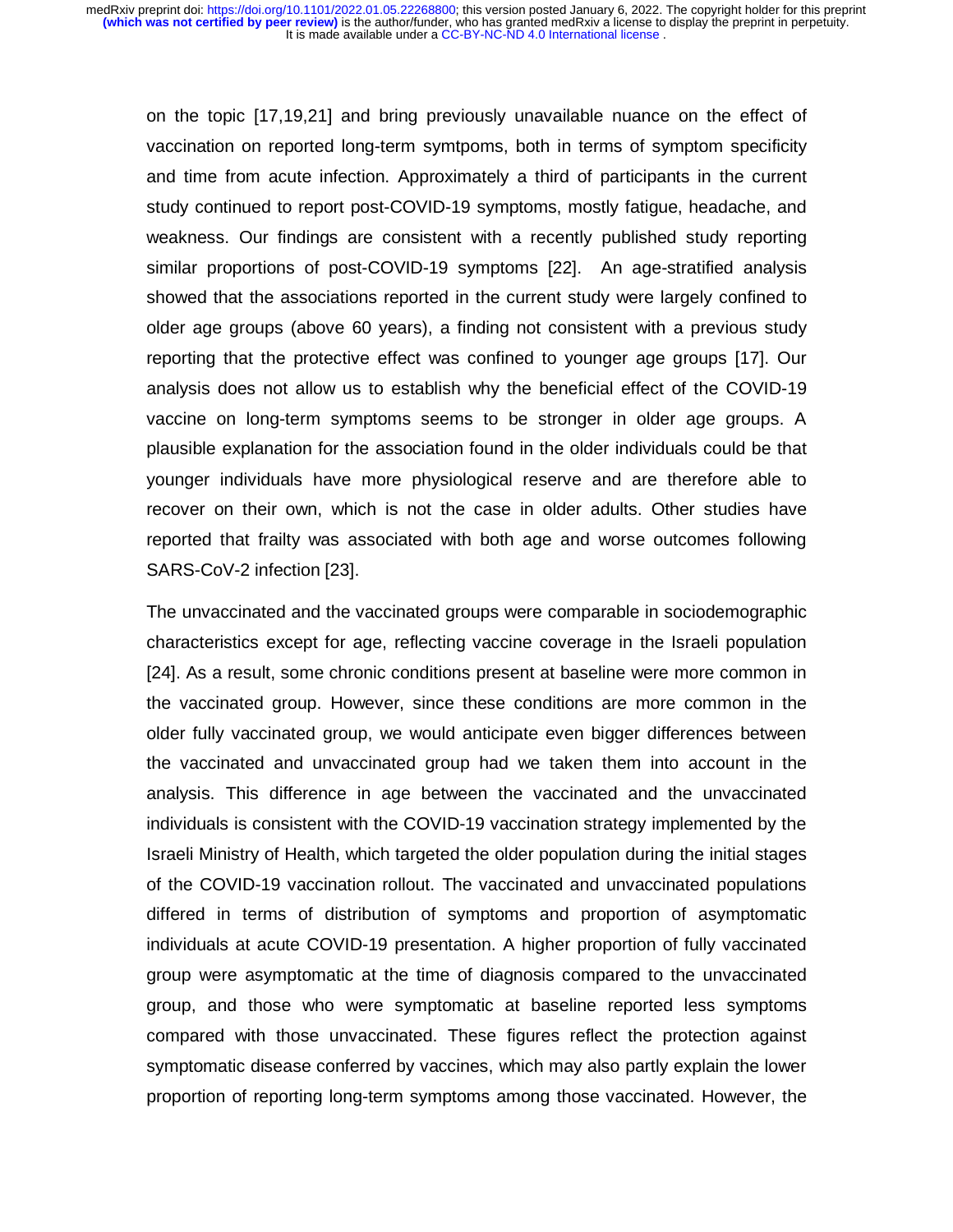protective effect of vaccination against long term symptoms persisted after adjusting for asymptomatic disease, suggesting a reduction in reported long COVID symptoms even among those symptomatic at the time of infection. The median follow-up duration was longer in the unvaccinated group than the vaccinated individuals. One could therefore expect less symptoms in the unvaccinated as a result of having a longer time period to recover; however, the opposite was observed, and in any case the protective effect of vaccination remained after adjusting for follow up time. The adjusted model suggested an even stronger protective effect of vaccination against reported long-term symptoms. However, we believe that the study was underpowered to detect age specific differences using an adjusted regression model.

Our study relied on self reported positive PCR results. In Israel, most individuals have been PCR-tested multiple times for a range of reasons including being symptomatic, travelling, contact tracing, and screening. Specimens for the same patients are tested in different laboratories. Therefore, using positive lab results from a selection of laboratories (rather than all laboratories in the country) could lead to misclassification. Considering the consequences on daily life, including quarantine, It is unlikely that someone would forget having tested positive for SARS-CoV-2, or vice versa. It is also important to note that the vaccination policy in Israel, at the time of the survey, specified that SARS-CoV-2-infected individuals were in theory only eligible for a single dose of vaccine. Therefore, individuals who were partially vaccinated also differed from those fully vaccinated in terms of the sequence of events: while those who received two doses will have mostly been infected after having been fully vaccinated, many among those who received a single dose will have been infected prior to vaccination. Although our data does not allow to establish this sequence of events for each individual, the follow up time and symptoms at presentation reflect this difference. Infection prior to vaccination could partially explain the observed lack of effect of one dose of vaccine regarding long-term reported symptoms. The effect of vaccination on long-term sequelae according to the infection/vaccination sequence warrants further research. With few patients reporting having been hospitalised, our cohort reflects the mild end of the COVID-19 spectrum, and the results cannot necessarily be extrapolated to patients who were more severely ill (and hospitalised) in the acute phase of the illness. Our study did not include children who are less likely to develop severe acute illness following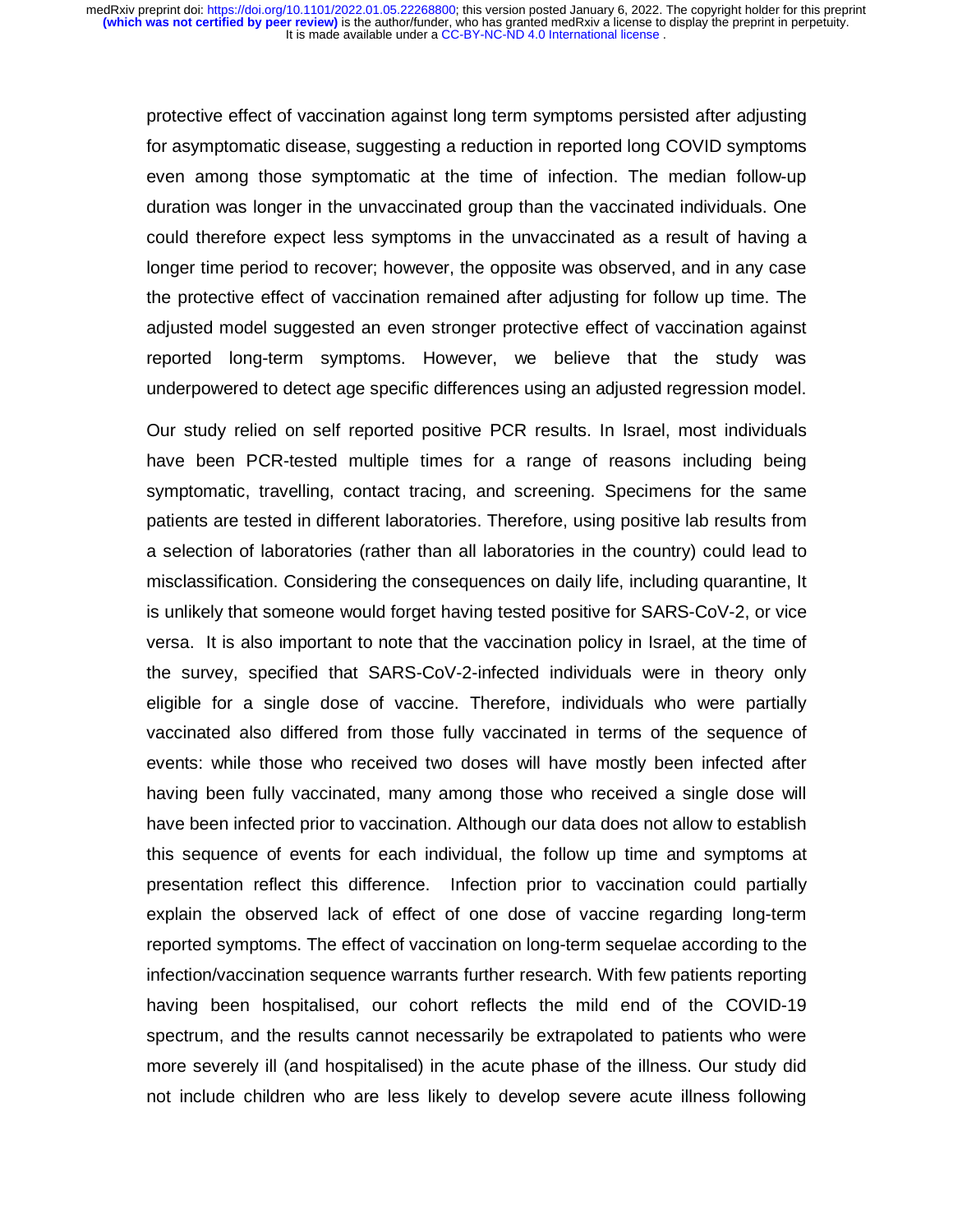infection but do report long-term effects [25]. Prevention of long-term symptoms could be one of the most important benefits of vaccination in this age group. At the time of this study, children were not eligible for COVID-19 vaccines in Israel. A final limitation is the self-reported nature of the symptoms, in particular since individuals who are eager to vaccinate may differ from those who do not vaccinate in terms of perceptions of health and illness.

This study offers a snapshot of the effectiveness of COVID-19 vaccine on the longterm effects of SARS-CoV-2 infection. The findings suggest that in addition to preventing severe disease and death [26], COVID-19 vaccines, or at least the BNT162b2 mRNA vaccine used in Israel, may play a useful role in preventing longterm outcomes of SARS-CoV-2 infection that fit within the current WHO definition of long COVID, in particular among older adults. Studies such as this one should be complemented by studies objectively measuring long-term health outcomes in COVID-19 patients in a clinical setting. Our cohort, which continues to recruit participants, will enable us to report with more precision whether the BNT162b2 mRNA protective effect reported in this study is sustained, as well as the effect of the different SARS-CoV-2 variants and vaccination on post-COVID symptoms.

**Acknowledgements**: We wish to thank Yehudit Hakmon, Eliran levi, Zion Levi, Nissim Neeman (Ziv Medical Centre), Mark Lifishitz, and Shelly Shalem (Galilee Medical Centre) for their technical help and support in disseminating the questionnaire.

## **References**

1.World Health Organisation (WHO). A clinical case definition of post COVID-19 condition by a Delphi consensus, 6 October 2021. 2021. WHO/2019 nCoV/Post\_COVID-19\_condition/Clinical\_case\_definition/2021.1. Accessed from: https://pesquisa.bvsalud.org/global-literature-on-novel-coronavirus-2019 ncov/resource/pt/grc-750263. (accessed December 17<sup>th</sup>, 2021).

2.Carfì A, Bernabei R, Landi F. Persistent symptoms in patients after acute COVID-19. JAMA. 2020 Aug 11;324(6):603-5. doi:10.1001/jama.2020.12603

3.Lopez-Leon S, Wegman-Ostrosky T, Perelman C, Sepulveda R, Rebolledo PA, Cuapio A, Villapol S. More than 50 Long-term effects of COVID-19: a systematic review and meta-analysis. Available at SSRN 3769978. 2021 Jan 1.

4. Lancet T. Facing up to long COVID. Lancet 2020;396 (10266):1861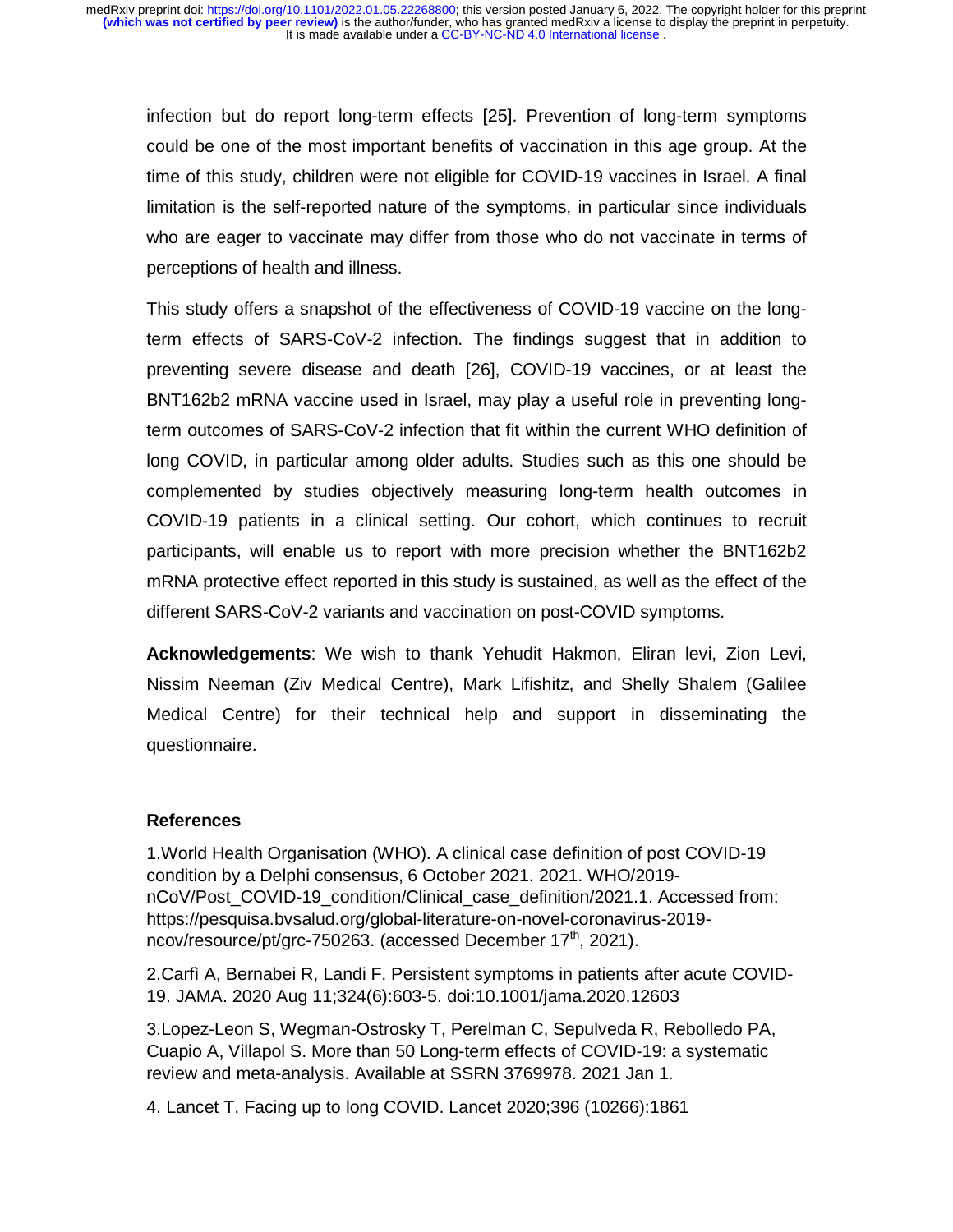5. Salamanna F, Veronesi F, Martini L, Landini MP, Fini M. Post-COVID-19 syndrome: The persistent symptoms at the post-viral stage of the disease. A systematic review of the current data. Front Med. 2021 May 4;8:392.

6. World Health Organization. Covax-working for global equitable access to COVID-19 vaccines. 2021. https://www.who.int/initiatives/act-accelerator/covax. (accessed December  $17<sup>th</sup>$ , 2021).

7. Tanne JH. Covid-19: FDA approves Pfizer-BioNTech vaccine in record time. BMJ. 2021;374:n2096. doi:10.1136/bmj.n2096

8. Mathieu E, Ritchie H, Ortiz-Ospina E, Roser M, Hasell J, Appel C, Giattino C, Rodés-Guirao L. A global database of COVID-19 vaccinations. Nat Hum Behav. 2021 May 10:1-7.

9. Henry DA, Jones MA, Stehlik P, Glasziou PP. Effectiveness of COVID่ 19<br>149<br><sub>วท</sub> S vaccines: findings from real world studies. Med J Aust. 2021 Aug;215(4):149.

10. Vasileiou E, Simpson CR, Shi T, Kerr S, Agrawal U, Akbari A, Bedston S, Beggs J, Bradley D, Chuter A, De Lusignan S. Interim findings from first-dose mass COVID-19 vaccination roll-out and COVID-19 hospital admissions in Scotland: a national prospective cohort study. The Lancet. 2021 May 1;397(10285):1646-57.

11. Dagan N, Barda N, Kepten E, Miron O, Perchik S, Katz MA, Hernán MA, Lipsitch M, Reis B, Balicer RD. BNT162b2 mRNA Covid-19 vaccine in a nationwide mass vaccination setting. N Engl J Med. 2021 Apr 15;384(15):1412-23.

12. Collie S, Champion J, Moultrie H, Bekker L, Gray G. Effectiveness of BNT162b2 Vaccine against Omicron Variant in South Africa. N Engl J Med. 2021 Dec 29

13. Mlcochova P, Kemp S, Dhar MS, Papa G, Meng B, Mishra S, Whittaker C, Mellan T, Ferreira I, Datir R, Collier DA. SARS-CoV-2 B. 1.617. 2 Delta variant emergence and vaccine breakthrough.

14. Muhsen K, Cohen D. COVID-19 vaccination in Israel. Clin Microbiol Infect. 2021 Nov 1;27(11):1570-4.

15. Barda N, Dagan N, Cohen C, Hernán MA, Lipsitch M, Kohane IS, Reis BY, Balicer RD. Effectiveness of a third dose of the BNT162b2 mRNA COVID-19 vaccine for preventing severe outcomes in Israel: an observational study. The Lancet. 2021 Oct 29.

16. Thompson EJ, Williams DM, Walker AJ, Mitchell RE, Niedzwiedz CL, Yang TC, Huggins C, Kwong AS, Silverwood R, Di Gessa G, Bowyer RC. Risk factors for long COVID: analyses of 10 longitudinal studies and electronic health records in the UK. MedRxiv. 2021 Jan 1.

17. Antonelli M, Penfold RS, Merino J, Sudre CH, Molteni E, Berry S, Canas LS, Graham MS, Klaser K, Modat M, Murray B. Risk factors and disease profile of postvaccination SARS-CoV-2 infection in UK users of the COVID Symptom Study app: a prospective, community-based, nested, case-control study. The Lancet Infectious Diseases. 2021 Sep 1.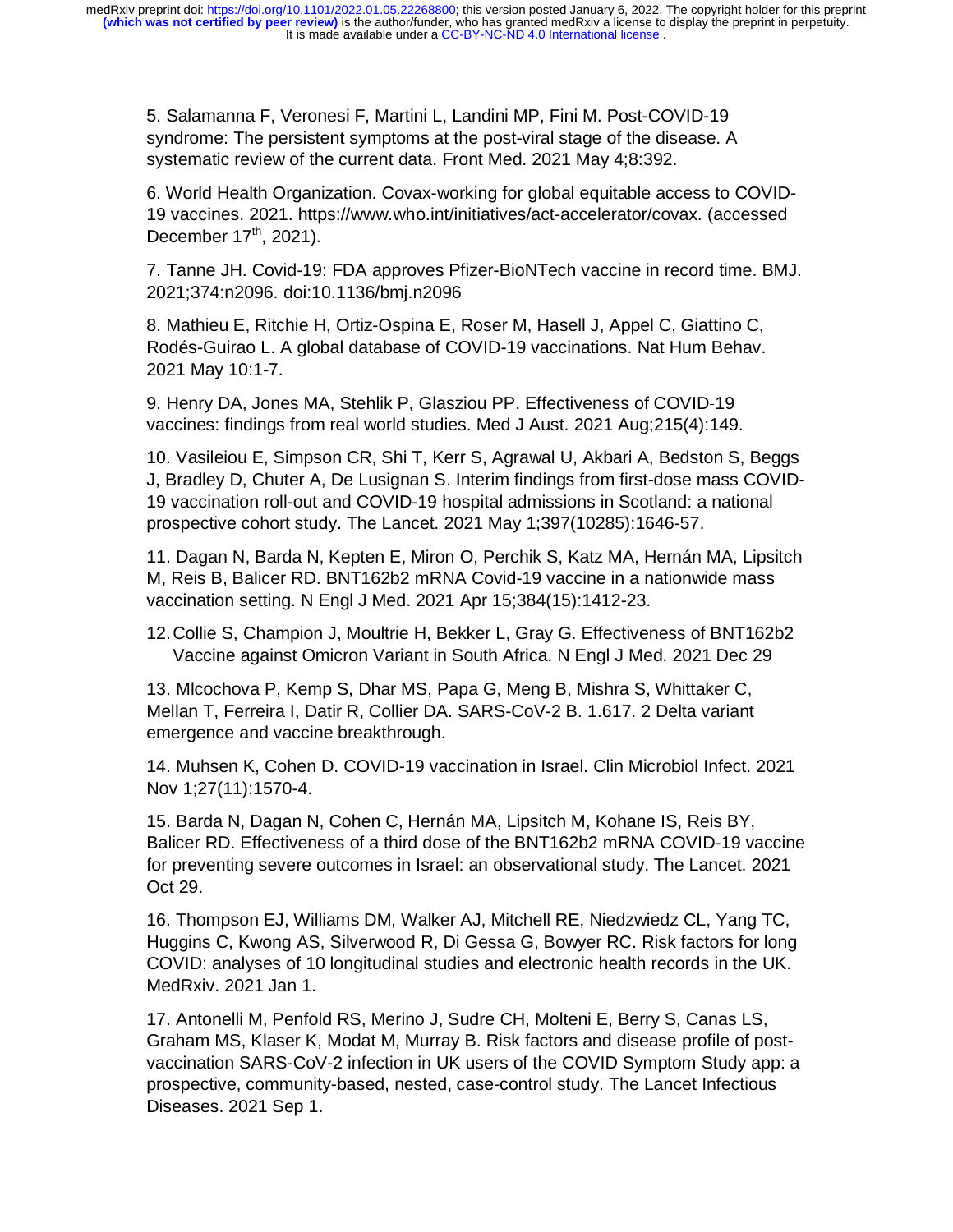It is made available under a [CC-BY-NC-ND 4.0 International license](http://creativecommons.org/licenses/by-nc-nd/4.0/) . **(which was not certified by peer review)** is the author/funder, who has granted medRxiv a license to display the preprint in perpetuity. medRxiv preprint doi: [https://doi.org/10.1101/2022.01.05.22268800;](https://doi.org/10.1101/2022.01.05.22268800) this version posted January 6, 2022. The copyright holder for this preprint

18. Aiyegbusi OL, Hughes SE, Turner G, Rivera SC, McMullan C, Chandan JS, Haroon S, Price G, Davies EH, Nirantharakumar K, Sapey E. Symptoms, complications and management of long COVID: a review. J R Soc Med. 2021 Sep;114(9):428-42.

19. Hoque A, Rahman MM, Imam H, Nahar N, Chowdhury FU. Third dose vaccine With BNT162b2 and its response on Long COVID after Breakthrough infections. medRxiv. 2021 Jan 1.

20. Lee C, Frishman WH. Implications of frailty in COVID-19. Cardiol Rev. 2021 Nov;29(6):285.

21. Sigfrid L, Cevik M, Jesudason E, Lim WS, Rello J, Amuasi J, Bozza F, Palmieri C, Munblit D, Holter JC, Kildal AB. What is the recovery rate and risk of long-term consequences following a diagnosis of COVID-19? A harmonised, global longitudinal observational study protocol. BMJ open. 2021 Mar 1;11(3):e043887.

22. Taquet M, Dercon Q, Harrison PJ. Six-month sequelae of post-vaccination SARS-CoV-2 infection: a retrospective cohort study of 10,024 breakthrough infections. medRxiv. 2021 Jan 1.

23. Bergwerk M, Gonen T, Lustig Y, Amit S, Lipsitch M, Cohen C, Mandelboim M, Levin EG, Rubin C, Indenbaum V, Tal I. Covid-19 breakthrough infections in vaccinated health care workers. New England Journal of Medicine. 2021 Oct 14;385(16):1474-84.

25. Massey D, Berrent D, Krumholz H. Breakthrough Symptomatic COVID-19 Infections Leading to Long Covid: Report from Long Covid Facebook Group Poll. medRxiv. 2021 Jan 1.

26. Gorelik Y, Anis E, Edelstein M. Inequalities in initiation of COVID19 vaccination by age and population group in Israel-December 2020-July 2021. Lancet Reg Health Eur. 2021 Oct 30:100234.

27. Stephenson T, Pereira SP, Shafran R, De Stavola B, Rojas N, McOwat K, Simmons R, Zavala M, O'Mahoney L, Chalder T, Crawley E. Long COVID-the physical and mental health of children and non-hospitalised young people 3 months after SARS-CoV-2 infection; a national matched cohort study (The CLoCk) Study.

28. Rossi C, Lanuti P, Cicalini I, De Bellis D, Pierdomenico L, Del Boccio P, Zucchelli M, Natale L, Sinjari B, Catitti G, Vespa S. BNT162b2 mRNA vaccination leads to long-term protection from COVID-19 Disease. Vaccines. 2021 Oct;9(10):1164.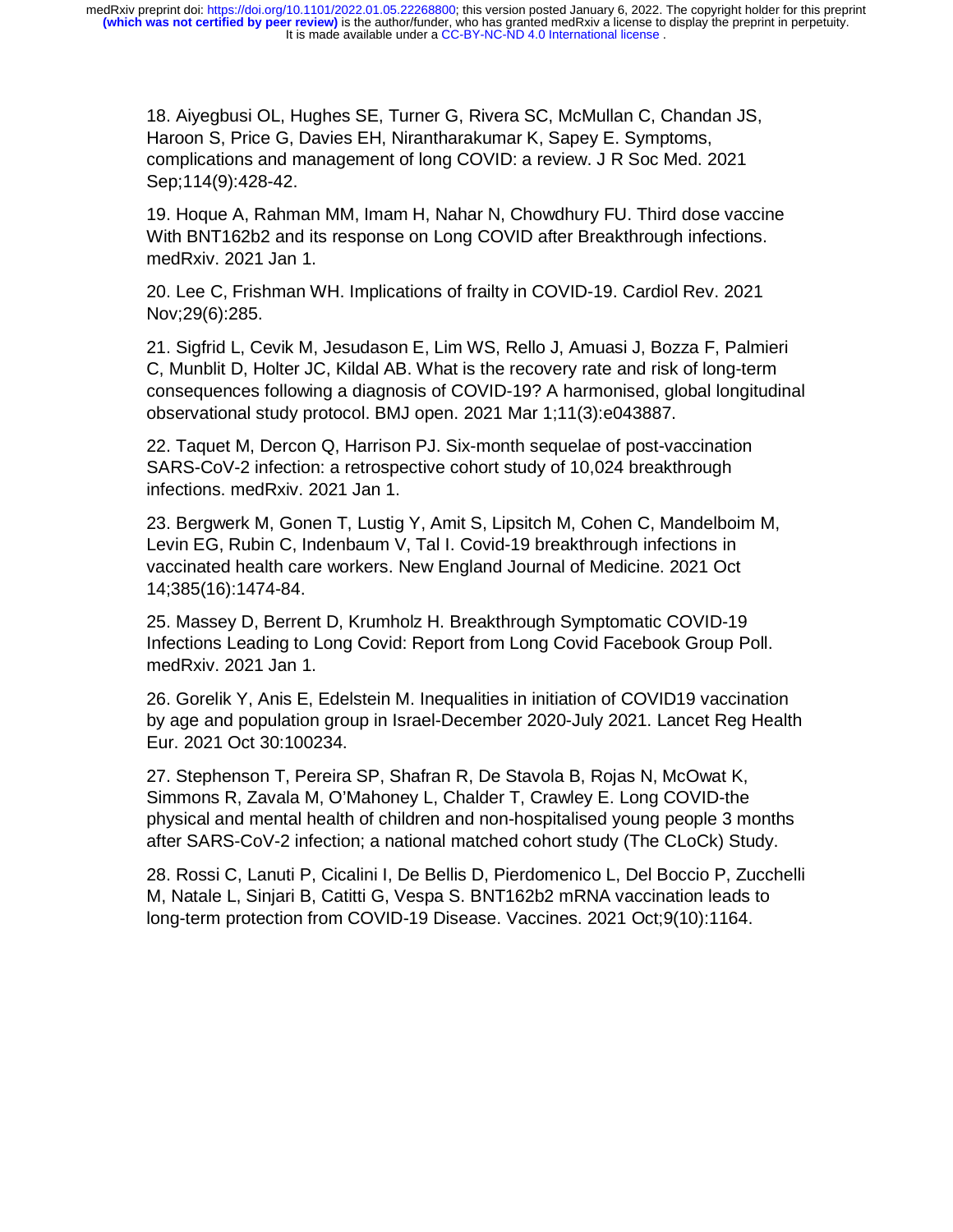#### **Table 1. Baseline characteristics of the study population**

|                                                          | Frequency (n) percent (%) |                                                           |                      |                        |         |  |  |
|----------------------------------------------------------|---------------------------|-----------------------------------------------------------|----------------------|------------------------|---------|--|--|
| Variable                                                 | All participants          | Partially Vaccinated (1                                   | Fully Vaccinated (2+ | Unvaccinated           | p-value |  |  |
|                                                          | $(n=951)$                 | dose) (n=340, 36%)                                        | doses) (n=294, 31%)  | $(n=317, 33%)$         |         |  |  |
| Demographic characteristics                              |                           |                                                           |                      |                        |         |  |  |
| Age (n = 951)                                            | 44 $(25)$ <sup>+</sup>    | 44 (24.50) <sup><math>+</math></sup>                      | 52 $(28)^+$          | 39(17.00) <sup>+</sup> | < 0.001 |  |  |
| 19-35                                                    | 288 (30.28)               | 109(32.06)                                                | 59 (20.07)           | 120 (37.85)            |         |  |  |
| 36-60                                                    | 468 (49.21)               | 171 (50.29)                                               | 135 (45.92)          | 162 (51.10)            |         |  |  |
| >60                                                      | 195 (20.50)               | 60 (17.65)                                                | 100 (34.01)          | 35 (11.04)             |         |  |  |
| Sex (n=750)                                              |                           |                                                           |                      |                        |         |  |  |
| Male                                                     | 283 (37.73)               | 96 (35.42)                                                | 100 (42.37)          | 87 (35.80)             | 0.206   |  |  |
| Female                                                   | 467 (62.27)               | 175 (64.58)                                               | 136 (57.63)          | 156 (64.20)            |         |  |  |
| Ethnic identity (n=469)                                  |                           |                                                           |                      |                        |         |  |  |
| Jewish                                                   | 325 (69.30)               | 118 (66.29)                                               | 97 (73.48)           | 110 (69.18)            | 0.398   |  |  |
| Christian/Muslim Arabs/Druze                             | 144 (30.70)               | 60 (33.71)                                                | 35 (26.52)           | 49 (30.82)             |         |  |  |
| Residence (n=460)                                        |                           |                                                           |                      |                        |         |  |  |
| City (Over 20,000 inhabitants)                           | 218 (47.39)               | 76 (43.68)                                                | 64 (48.85)           | 78 (50.32)             | 0.374   |  |  |
| Town (up to 20,000 residents)                            | 67(14.57)                 | 26 (14.94)                                                | 16 (12.21)           | 25(16.13)              |         |  |  |
| Community residence/ Kibbutz*                            | 154 (33.48)               | 60 (34.48)                                                | 48 (36.64)           | 46 (29.68)             |         |  |  |
| Others                                                   | 21(4.57)                  | 12(6.90)                                                  | 3(2.29)              | 06 (3.87)              |         |  |  |
| Education level(n=434)                                   |                           |                                                           |                      |                        |         |  |  |
| Tertiary institution                                     | 248 (57.14)               | 95 (57.23)                                                | 78 (62.90)           | 75 (52.08)             | 0.563   |  |  |
| <b>Vocational Training</b>                               | 81(18.66)                 | 28 (16.87)                                                | 22 (17.74)           | 31 (21.53)             |         |  |  |
| High school                                              | 93 (21.43)                | 37 (22.29)                                                | 21 (16.94)           | 35 (24.31)             |         |  |  |
| Elementary school                                        | 12(2.76)                  | 6(3.61)                                                   | 03 (2.42)            | 03(2.08)               |         |  |  |
| Body mass index (n=458)                                  |                           |                                                           |                      |                        |         |  |  |
| Underweight                                              | 10(2.18)                  | 04 (2.30)                                                 | 02(1.53)             | 04(2.61)               | 0.585   |  |  |
| Normal                                                   | 165 (36.03)               | 63 (36.21)                                                | 47 (35.88)           | 55 (35.95)             |         |  |  |
| Overweight                                               | 175 (38.21)               | 58 (33.33)                                                | 55 (41.98)           | 62 (40.52)             |         |  |  |
| Obese                                                    | 108 (23.58)               | 49 (28.16)                                                | 27 (20.61)           | 32 (20.92)             |         |  |  |
| Pre-SARS-CoV-2 infection Chronic Conditions<br>$(n=194)$ |                           |                                                           |                      |                        |         |  |  |
| Hypertension                                             | 85 (43.81)                | 28 (32.94)                                                | 41 (48.24)           | 16 (18.82)             | 0.008   |  |  |
| Asthma                                                   | 34 (17.53)                | 08 (23.53)                                                | 11 (32.35)           | 15 (44.12)             |         |  |  |
| Diabetes mellitus                                        | 60 (30.93)                | 24 (40.00)                                                | 24 (32.21)           | 12 (24.49)             |         |  |  |
| Chronic obstructive pulmonary disease                    | 15 (07.73)                | 08 (53.33)                                                | 01 (0.067)           | 06 (40.00)             |         |  |  |
| Hospitalisation (n=85)                                   | 85 (17.31)                | 35 (19.66)                                                | 21 (13.38)           | 29 (18.59)             | 0.277   |  |  |
| COVID-19 symptomatic at SARS-CoV-2 infection             | 636 (66.88)               | 252 (74.12)                                               | 167 (56.80)          | 217 (68.45)            | < 0.001 |  |  |
| Time from beginning of symptoms                          | $302(296)$ <sup>+</sup>   | 348.00 (166)                                              | 114.50 (340)         | 246.50 (189)           | 0.031   |  |  |
| to responding to the survey (Days)                       |                           |                                                           |                      |                        |         |  |  |
|                                                          |                           | *Kibbutz - small collectivist residences, † (median, IQR) |                      |                        |         |  |  |
|                                                          |                           |                                                           |                      |                        |         |  |  |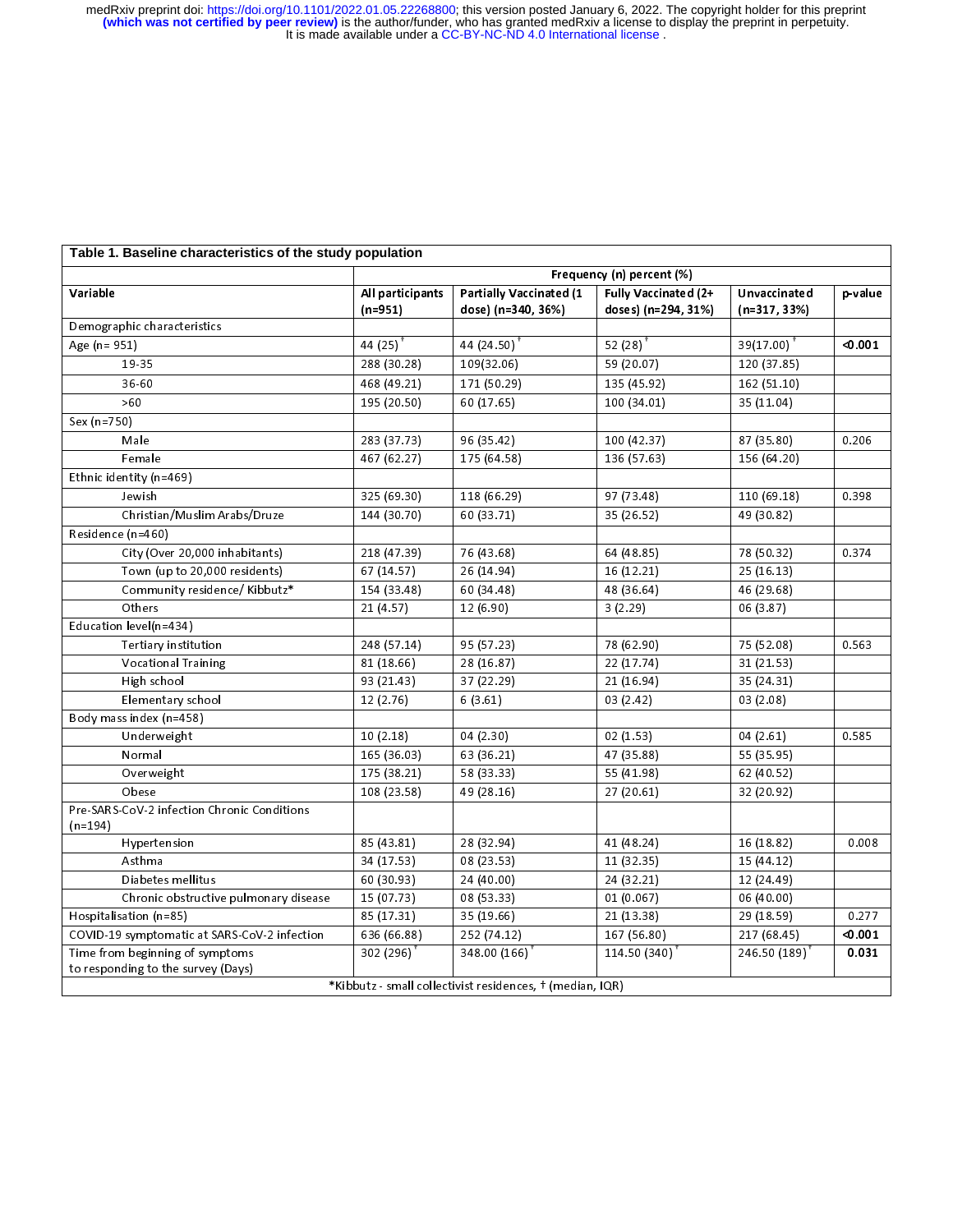| Post COVID symptoms                     |                          | Table 2. Post COVID-19 symptoms among vaccinated and unvaccinated participants |                                        |                           |  |  |
|-----------------------------------------|--------------------------|--------------------------------------------------------------------------------|----------------------------------------|---------------------------|--|--|
|                                         |                          | Number and proportion experiencing post COVID symptoms, (n (%))                |                                        |                           |  |  |
|                                         | All participants (n=951) | Partially Vaccinated (1-<br>dose) (n=340)                                      | Fully Vaccinated (2+<br>doses) (n=294) | Unvaccinated<br>$(n=317)$ |  |  |
| Fatigue                                 | 208 (21.87)              | 93 (27.35)                                                                     | 33 (11.22)                             | 82 (25.87)                |  |  |
| Headache                                | 190 (19.98)              | 80 (23.53)                                                                     | 41 (13.95)                             | 69 (21.77)                |  |  |
| Weakness in arms or legs                | 128 (13.46)              | 57 (16.76)                                                                     | 20(6.08)                               | 51 (16.09)                |  |  |
| Persistent muscle pain                  | 98 (10.30)               | 45 (13.24)                                                                     | 17(5.78)                               | 36 (11.36)                |  |  |
| Loss of concentration                   | 90 (9.46)                | 44 (12.94)                                                                     | 13 (4.42)                              | 33 (10.41)                |  |  |
| Hair loss                               | 88 (9.25)                | 43 (12.65)                                                                     | 09(3.06)                               | 36 (11.36)                |  |  |
| Problem sleeping                        | 85 (8.94)                | 42 (12.35)                                                                     | 14 (4.76)                              | 29 (09.15)                |  |  |
| <b>Dizziness</b>                        | 74 (7.78)                | 30(8.82)                                                                       | 12 (4.08)                              | 32 (10.09)                |  |  |
| Persistent cough                        | 70 (7.36)                | 26(7.65)                                                                       | 20 (6.80)                              | 24 (7.57)                 |  |  |
| Shortness of breath                     | 68 (7.15)                | 29(8.53)                                                                       | 14 (4.76)                              | 25 (7.89)                 |  |  |
| Loss of taste                           | 63 (6.62)                | 20 (5.88)                                                                      | 15(5.10)                               | 28 (8.83)                 |  |  |
| Chest pains                             | 61(6.41)                 | 24 (7.06)                                                                      | 14 (4.76)                              | 23(7.26)                  |  |  |
| Pins and needles                        | 60(6.31)                 | 31(9.12)                                                                       | 06(2.04)                               | 23(7.26)                  |  |  |
| Palpitations                            | 57 (5.99)                | 26 (7.65)                                                                      | 12 (4.08)                              | 19 (5.99)                 |  |  |
| Depression and anxiety                  | 55 (5.78)                | 19 (5.59)                                                                      | 17 (5.78)                              | 19 (5.99)                 |  |  |
| Abdominal pain                          | 54 (5.68)                | 24 (7.06)                                                                      | 08 (2.72)                              | 22(6.94)                  |  |  |
| Problems with balance                   | 52(5.47)                 | 24 (7.06)                                                                      | 07(2.38)                               | 21(6.62)                  |  |  |
| Inability to control body movement      | 49 (5.15)                | 22(6.47)                                                                       | 09 (3.06)                              | 18 (5.68)                 |  |  |
| Joint pain or swelling                  | 47 (4.94)                | 22(6.47)                                                                       | 05 (1.70)                              | 20(6.31)                  |  |  |
| Loss of smell                           | 41 (4.31)                | 09(2.65)                                                                       | 09 (3.06)                              | 23 (7.26)                 |  |  |
| Loss of appetite                        | 40(4.21)                 | 11(3.24)                                                                       | 12(4.08)                               | 17 (5.36)                 |  |  |
| Pain on breathing                       | 40 (4.21)                | 16 (4.71)                                                                      | 08 (2.72)                              | 16 (5.05)                 |  |  |
| Nausea and vomiting                     | 37 (3.89)                | 11(3.24)                                                                       | 07(2.38)                               | 19 (5.99)                 |  |  |
| Constipation                            | 34 (3.58)                | 12(3.53)                                                                       | 08 (2.72)                              | 14 (4.42)                 |  |  |
| Erectile dysfunction                    | 32 (3.36)                | 12(3.53)                                                                       | 08 (2.72)                              | 12 (3.79)                 |  |  |
| Diarrhoea                               | 31(3.26)                 | 11(3.24)                                                                       | 05 (1.70)                              | 15 (4.73)                 |  |  |
| Double vision                           | 29 (3.05)                | 17(5.00)                                                                       | 03(1.02)                               | 09 (2.84)                 |  |  |
| Problems speaking or communicating      | 28 (2.94)                | 15(4.41)                                                                       | 03(1.02)                               | 10(3.15)                  |  |  |
| Weight loss                             | 28 (2.94)                | 06(1.76)                                                                       | 08 (2.72)                              | 14 (4.42)                 |  |  |
| Tremor / shakiness                      | 27 (2.84)                | 11(3.24)                                                                       | 08 (2.72)                              | 08 (2.52)                 |  |  |
| Problems passing urine                  | 16(1.68)                 | 06(1.76)                                                                       | 02(0.68)                               | 08(2.52)                  |  |  |
| Loss of sensation, one side of the body | 15(1.58)                 | 07(2.06)                                                                       | 02(0.68)                               | 06 (1.89)                 |  |  |
| Skin lumps or rashes                    | 13(1.37)                 | 05(1.47)                                                                       | 02(0.68)                               | 06 (1.89)                 |  |  |
| Problems swallowing or chewing          | 12(1.26)                 | 05(1.47)                                                                       | 03(1.02)                               | 04 (1.26)                 |  |  |
| Blood clots in veins                    | 12(1.26)                 | 05(1.47)                                                                       | 03(1.02)                               | 04 (1.26)                 |  |  |
| Kidney problems                         | 12(1.26)                 | 05(1.47)                                                                       | 02(0.68)                               | 05(1.58)                  |  |  |
| Fainting / blackouts                    | 10(1.05)                 | 04(1.18)                                                                       | 04 (1.36)                              | 02(0.63)                  |  |  |
| Seizures / fits                         | 10(1.05)                 | 04(1.18)                                                                       | 03 (1.02)                              | 03 (0.95)                 |  |  |
|                                         | 03 (0.32)                | 02(1.87)                                                                       | 01(1.27)                               | 00(0.00)                  |  |  |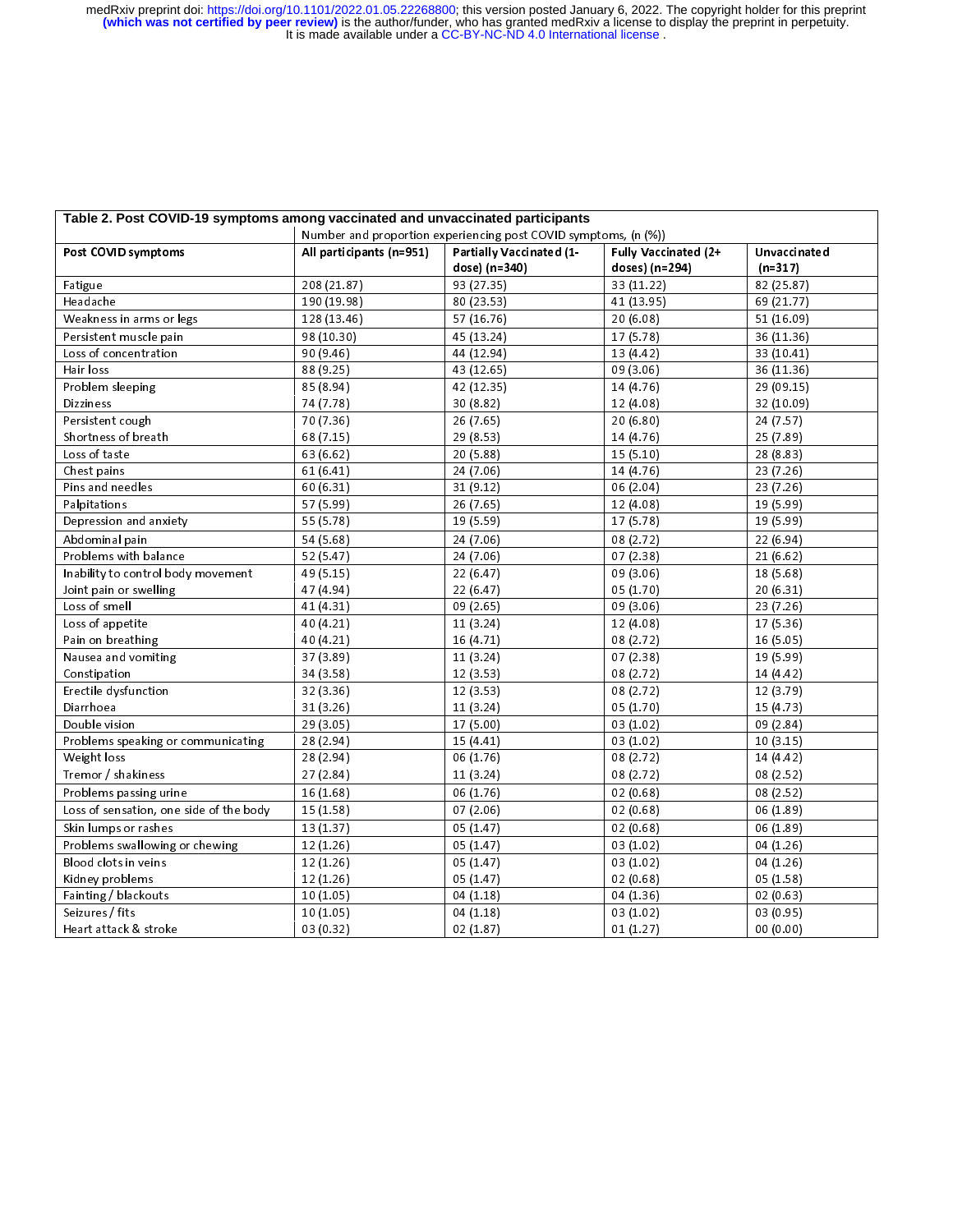| Table 3. Crude and adjusted risk ratios for the most frequent post COVID symptoms among partially and fully vaccinated participants compared with unvaccinated ones |                |                                        |                      |         |                |                            |                    |                       |         |
|---------------------------------------------------------------------------------------------------------------------------------------------------------------------|----------------|----------------------------------------|----------------------|---------|----------------|----------------------------|--------------------|-----------------------|---------|
|                                                                                                                                                                     |                | Unadjusted analysis                    |                      |         |                |                            | Adjusted analysis* |                       |         |
| Symptoms and age                                                                                                                                                    | Unvaccinated   | One dose<br>Two or three vaccine doses |                      |         |                | Two or three vaccine doses | p-value            |                       |         |
| $(n=317)$                                                                                                                                                           |                | $(n=340)$                              |                      |         | $(n=294)$      |                            | $(n=294)$          |                       |         |
|                                                                                                                                                                     | n              | n                                      | RR (95% CI)          | p value | n              | RR (95% CI)                | p-value            | RR (95% CI)           | p-value |
| Fatigue                                                                                                                                                             |                |                                        |                      |         |                |                            |                    |                       |         |
| Overall                                                                                                                                                             | 82             | 93                                     | 1.057 [0.820-1.364]  | 0.667   | 33             | 0.434 [0.299-0.629]        | 0.001              | $0.361$ [0.185-0.706] | 0.003   |
| 19-35                                                                                                                                                               | 29             | 31                                     | 1.177 [0.762-1.818]  | 0.463   | 13             | 0.912 [0.513-1.621]        | 0.753              | 0.576 [0.185-1.800]   | 0.343   |
| 36-60                                                                                                                                                               | 46             | 51                                     | 1.078 [0.771-1.509]  | 0.660   | 16             | 0.426 [0.253-0.718]        | 0.001              | $0.304$ [0.116-0.794] | 0.015   |
| >60                                                                                                                                                                 | $\overline{7}$ | 11                                     | 0.833 [0.366-1.895]  | 0.664   | $\overline{4}$ | $0.192$ [0.061-0.603]      | 0.005              | $0.183$ [0.025-1.337] | 0.094   |
| Headache                                                                                                                                                            |                |                                        |                      |         |                |                            |                    |                       |         |
| Overall                                                                                                                                                             | 95             | 110                                    | 1.081 [0.814-1.435]  | 0.590   | 77             | $0.641$ [0.450-0.911]      | 0.013              | 0.461 [0.255-0.834]   | 0.010   |
| 19-35                                                                                                                                                               | 32             | 34                                     | 1.064 [0.686-1.652]  | 0.781   | 20             | 0.949 [0.546-1.649]        | 0.853              | 0.367 [0.129-1.042]   | 0.060   |
| 36-60                                                                                                                                                               | 60             | 56                                     | 1.249 [0.833-1.872]  | 0.282   | 40             | 0.899 [0.559-1.446]        | 0.660              | 0.604 [0.276-1.321]   | 0.206   |
| >60                                                                                                                                                                 | 3              | 20                                     | 0.779 [0.315-1.929]  | 0.590   | 17             | $0.165$ [0.045-0.606]      | 0.007              | 0.399 [0.036-4.484]   | 0.457   |
| Weakness in arms and legs                                                                                                                                           |                |                                        |                      |         |                |                            |                    |                       |         |
| Overall                                                                                                                                                             | 103            | 127                                    | 1.042 [0.738-1.472]  | 0.815   | 82             | 0.423 [0.258-0.692]        | 0.001              | 0.428 [0.196-0.936]   | 0.033   |
| 19-35                                                                                                                                                               | 30             | 41                                     | 0.795 [0.409-1.545]  | 0.499   | 19             | $0.565$ [0.221-1.447]      | 0.234              | 0.801 [0.202-3.186]   | 0.753   |
| 36-60                                                                                                                                                               | 64             | 67                                     | 1.294 [0.811-2.066]  | 0.280   | 46             | 0.527 [0.270-1.031]        | 0.061              | $0.462$ [0.161-1.329] | 0.152   |
| >60                                                                                                                                                                 | 9              | 19                                     | 0.758 [0.326-1.760]  | 0.518   | 17             | $0.192$ [0.061-0.603]      | 0.005              | $0.051$ [0.006-0.454] | 0.008   |
| Persistent muscle pain                                                                                                                                              |                |                                        |                      |         |                |                            |                    |                       |         |
| Overall                                                                                                                                                             | 86             | 106                                    | 1.165 [0.773-1.757]  | 0.465   | 80             | 0.509 [0.292-0.886]        | 0.017              | $0.317$ [0.114-0.881] | 0.028   |
| 19-35                                                                                                                                                               | 23             | 37                                     | 1.001 [0.454-2.672]  | 0.832   | 17             | 0.904 [0.290-2.815]        | 0.862              | 0.279 [0.032-2.427]   | 0.247   |
| 36-60                                                                                                                                                               | 53             | 56                                     | 1.200 [0.726-1.981]  | 0.477   | 46             | 0.573 [0.290-1.131]        | 0.109              | 0.420 [0.131-1.351]   | 0.146   |
| >60                                                                                                                                                                 | 10             | 13                                     | 1.061 [0.331-3.397]  | 0.921   | 17             | 0.192 [0.037-1.009]        | 0.051              |                       | $\sim$  |
| Loss of concentration                                                                                                                                               |                |                                        |                      |         |                |                            |                    |                       |         |
| Overall                                                                                                                                                             | 55             | 59                                     | 1.243 [0.813-1.901]  | 0.315   | 48             | 0.425 [0.228-0.791]        | 0.007              | 0.591 [0.170-2.055]   | 0.408   |
| 19-35                                                                                                                                                               | 11             | 21                                     | 1.016 [0.485-2.131]  | 0.966   | 10             | 0.782 [0.293-2.091]        | 0.624              | 2.456 [0.230-26.171]  | 0.457   |
| 36-60                                                                                                                                                               | 38             | 26                                     | 1.511 [0.858-2.662]  | 0.153   | 31             | 0.423 [0.172-1.042]        | 0.061              | 0.267 [0.306-2.332]   | 0.232   |
| >60                                                                                                                                                                 | 6              | 12                                     | 1.010 [0.255-4.001]  | 0.989   | $\overline{7}$ | 0.256 [0.044-1.478]        | 0.103              | $0.642$ [0.002-1.857] | 0.110   |
| Hair loss                                                                                                                                                           |                |                                        |                      |         |                |                            |                    |                       |         |
| Overall                                                                                                                                                             | 36             | 43                                     | 1.113 [0.735-1.687]  | 0.612   | 9              | 0.270 [0.132-0.550]        | < 0.001            | $0.174$ [0.056-0.598] | 0.005   |
| 19-35                                                                                                                                                               | 17             | 11                                     | 0.712 [0.349-1.453]  | 0.351   | $\overline{4}$ | 0.479 [0.169-1.359]        | 0.166              | 0.357 [0.077-1.655]   | 0.188   |
| 36-60                                                                                                                                                               | 18             | 28                                     | 1.480 [0.854-2.566]  | 0.163   | 4              | 0.266 [0.092-0.767]        | 0.014              | $0.142$ [0.017-1.177] | 0.070   |
| >60                                                                                                                                                                 | $\mathbf{1}$   | $\mathbf{1}$                           | 2.424 [0.281-20.933] | 0.421   | $\mathbf{1}$   | $0.385$ [0.025-6.002]      | 0.495              |                       | $\sim$  |
| Sleeping problems                                                                                                                                                   |                |                                        |                      |         |                |                            |                    |                       |         |
| Overall                                                                                                                                                             | 29             | 42                                     | 1.350 [0.863-2.113]  | 0.189   | 14             | 0.521 [0.281-0.965]        | 0.038              | 0.533 [0.177-1.609]   | 0.264   |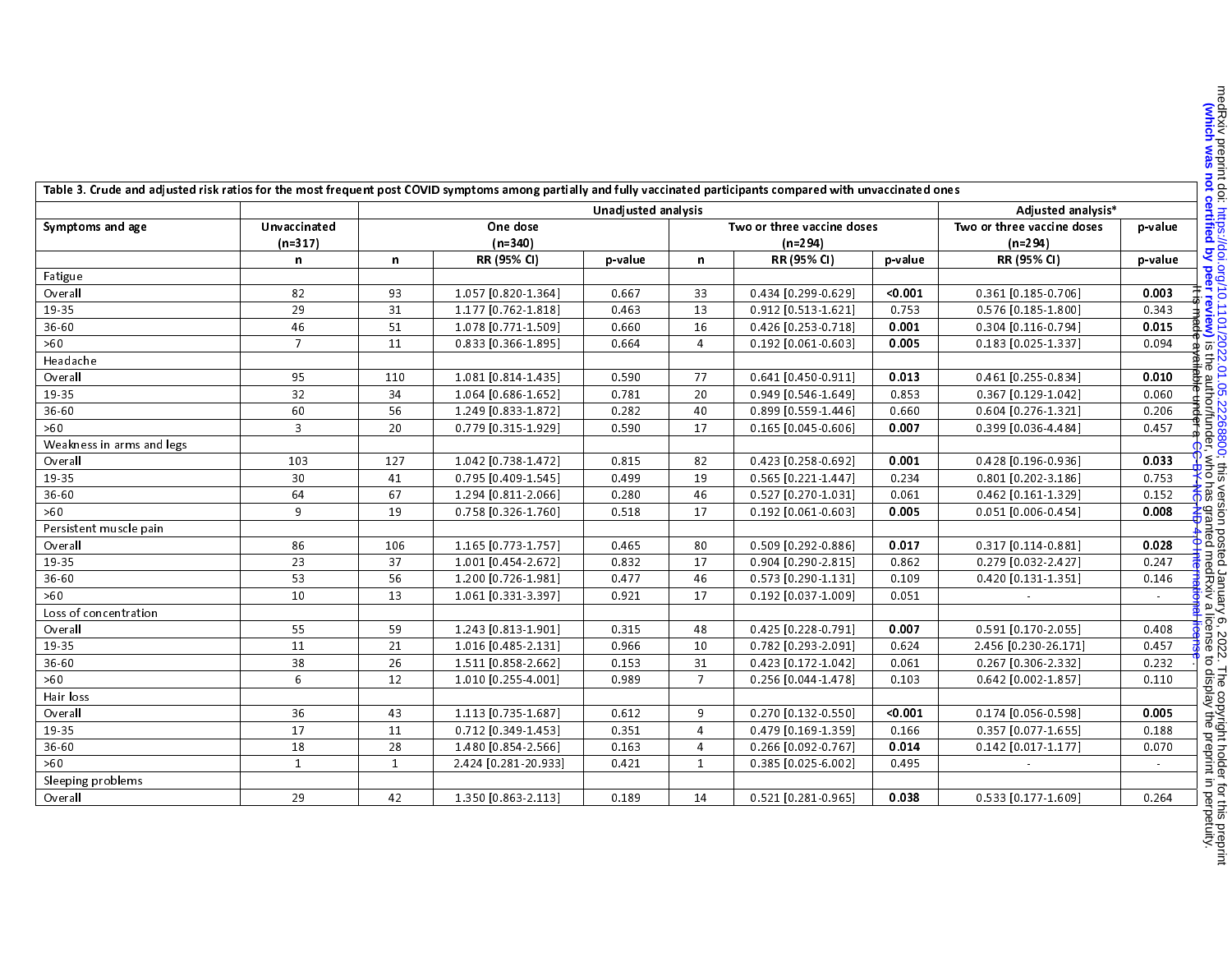| 19-35                                                                                               | 6              | $\overline{7}$ | 1.284 [0.445-3.704]   | 0.643 | $\overline{3}$ | 1.017 [0.264-3.924]   | 0.981 | 1.181 [0.158-0.840]   | 0.872           |
|-----------------------------------------------------------------------------------------------------|----------------|----------------|-----------------------|-------|----------------|-----------------------|-------|-----------------------|-----------------|
| 36-60                                                                                               | 19             | 30             | 1.496 [0.878-2.549]   | 0.139 | 8              | 0.505 [0.228-1.118]   | 0.092 | $0.561$ [0.136-2.309] | 0.423           |
| >60                                                                                                 | $\overline{4}$ | 5              | 0.729 [0.210-2.537]   | 0.620 | $\overline{3}$ | $0.263$ [0.062-1.115] | 0.070 |                       | $\pm$ .         |
| <b>Dizziness</b>                                                                                    |                |                |                       |       |                |                       |       |                       |                 |
| Overall                                                                                             | 32             | 30             | 0.874 [0.544-1.404]   | 0.578 | 12             | 0.404 [0.212-0.770]   | 0.006 | 0.263 [0.087-1.794]   | 0.018           |
| 19-35                                                                                               | 9              | 8              | 0.979 [0.391-2.447]   | 0.963 | 5              | 1.130 [0.396-3.222]   | 0.819 | 0.453 [0.089-2.312]   | 0.341           |
| 36-60                                                                                               | 20             | 19             | 0.904 [0.502-1.628]   | 0.737 | 6              | 0.370 [0.153-0.896]   | 0.023 | $0.244$ [0.053-1.119] | 0.070           |
| >60                                                                                                 | 3              | $\overline{3}$ | $0.583$ [0.124-2.735] | 0.494 | $\mathbf{1}$   | $0.128$ [0.014-1.196] | 0.071 |                       |                 |
| Persistent cough                                                                                    |                |                |                       |       |                |                       |       |                       |                 |
| Overall                                                                                             | 24             | 26             | 1.010 [0.593-1.711]   | 0.971 | 20             | 0.899 [0.507-1.592]   | 0.714 | $0.716$ [0.281-1.825] | 0.483           |
| 19-35                                                                                               | 10             | 12             | 1.321 [0.595-2.935]   | 0.494 | 6              | 1.220 [0.466-3.191]   | 0.685 | 1.033 [0.287-3.721]   | 0.961           |
| 36-60                                                                                               | 12             | 10             | 0.793 [0.353-1.783]   | 0.575 | 9              | 0.899 [0.391-2.067]   | 0.802 | 0.788 [0.159-3.896]   | 0.770           |
| >60                                                                                                 | $\overline{2}$ | $\overline{4}$ | 1.212 [0.232-6.319]   | 0.819 | 5.             | $0.962$ [0.194-4.756] | 0.962 | 0.145 [0.007-2.825]   | 0.202           |
| Shortness of breath                                                                                 |                |                |                       |       |                |                       |       |                       |                 |
| Overall                                                                                             | 25             | 29             | 1.081 [0.648-1.805]   | 0.764 | 14             | $0.604$ [0.320-1.139] | 0.199 | 0.233 [0.065-0.839]   | 0.026           |
| 19-35                                                                                               | 10             | 5              | $0.771$ [0.304-1.954] | 0.583 | 5              | 1.017 [0.364-2.841]   | 0.974 | 0.475 [0.097-2.330]   | 0.360           |
| 36-60                                                                                               | 13             | 19             | 1.385 [0.707-2.711]   | 0.343 | $\overline{7}$ | 0.646 [0.265-1.573]   | 0.336 |                       |                 |
| >60                                                                                                 | $2^{\circ}$    | $\overline{3}$ | 0.875 [1.154-4.985]   | 0.880 | $\overline{2}$ | 0.350 [0.051-2.392]   | 0.284 | 0.064 [0.002-1.848]   | 0.909           |
| Recovery from COVID-19                                                                              |                |                |                       |       |                |                       |       |                       |                 |
| Overall                                                                                             | 170            | 190            | 1.019 [0.893-1.163]   | 0.778 | 173            | 1.126 [0.989-1.283]   | 0.073 | 0.981 [0.798-1.206]   | 0.856           |
| 19-35                                                                                               | 71             | 60             | 0.904 [0.732-1.116]   | 0.347 | 31             | $0.857$ [0.655-1.122] | 0.263 | 0.769 [0.532-1.112]   | 0.163           |
| 36-60                                                                                               | 85             | 92             | 1.021 [0.838-1.244]   | 0.836 | 67             | 1.038 [0.839-1.284]   | 0.732 | 0.917 [0.657-1.280]   | 0.611           |
| >60                                                                                                 | 14             | 38             | 1.396 [0.951-2.048]   | 0.088 | 75             | 1.682 [1.181 2.398]   | 0.004 | 1.676 [0.796-3.526]   | 0.174           |
| *Adjusted for duration of follow-up and asymptomatic population, n= only participants with symptoms |                |                |                       |       |                |                       |       |                       |                 |
|                                                                                                     |                |                |                       |       |                |                       |       |                       |                 |
|                                                                                                     |                |                |                       |       |                |                       |       |                       |                 |
|                                                                                                     |                |                |                       |       |                |                       |       |                       |                 |
|                                                                                                     |                |                |                       |       |                |                       |       |                       |                 |
|                                                                                                     |                |                |                       |       |                |                       |       |                       |                 |
|                                                                                                     |                |                |                       |       |                |                       |       |                       | ational license |
|                                                                                                     |                |                |                       |       |                |                       |       |                       |                 |

who has granted by perface to display the author/funder, who has granted medRxix a license to display the preprint in perpetuity. The copyright holder for this preprint that holder for this presence of this version posted January 6, 2022. The copyright holder for this preprint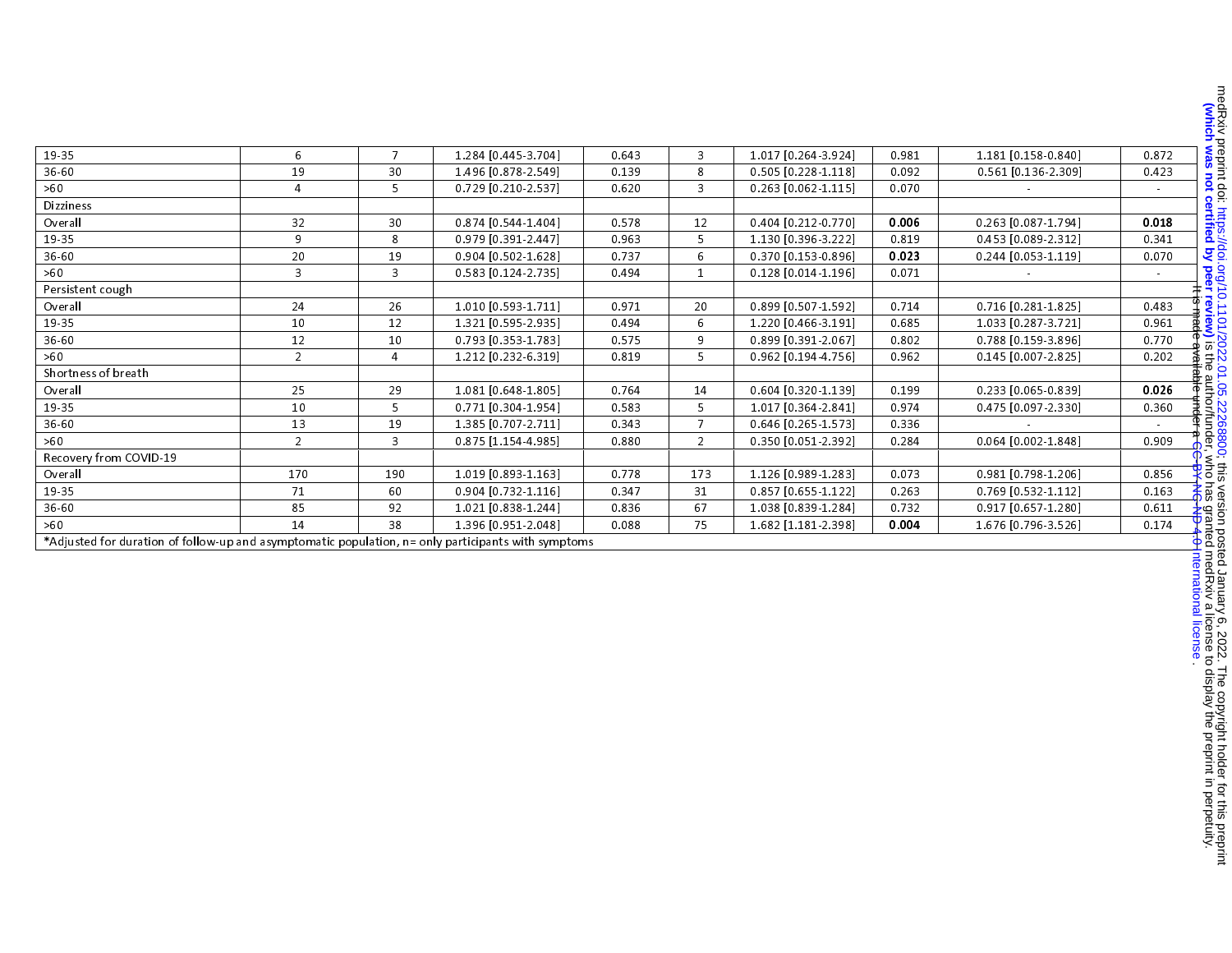